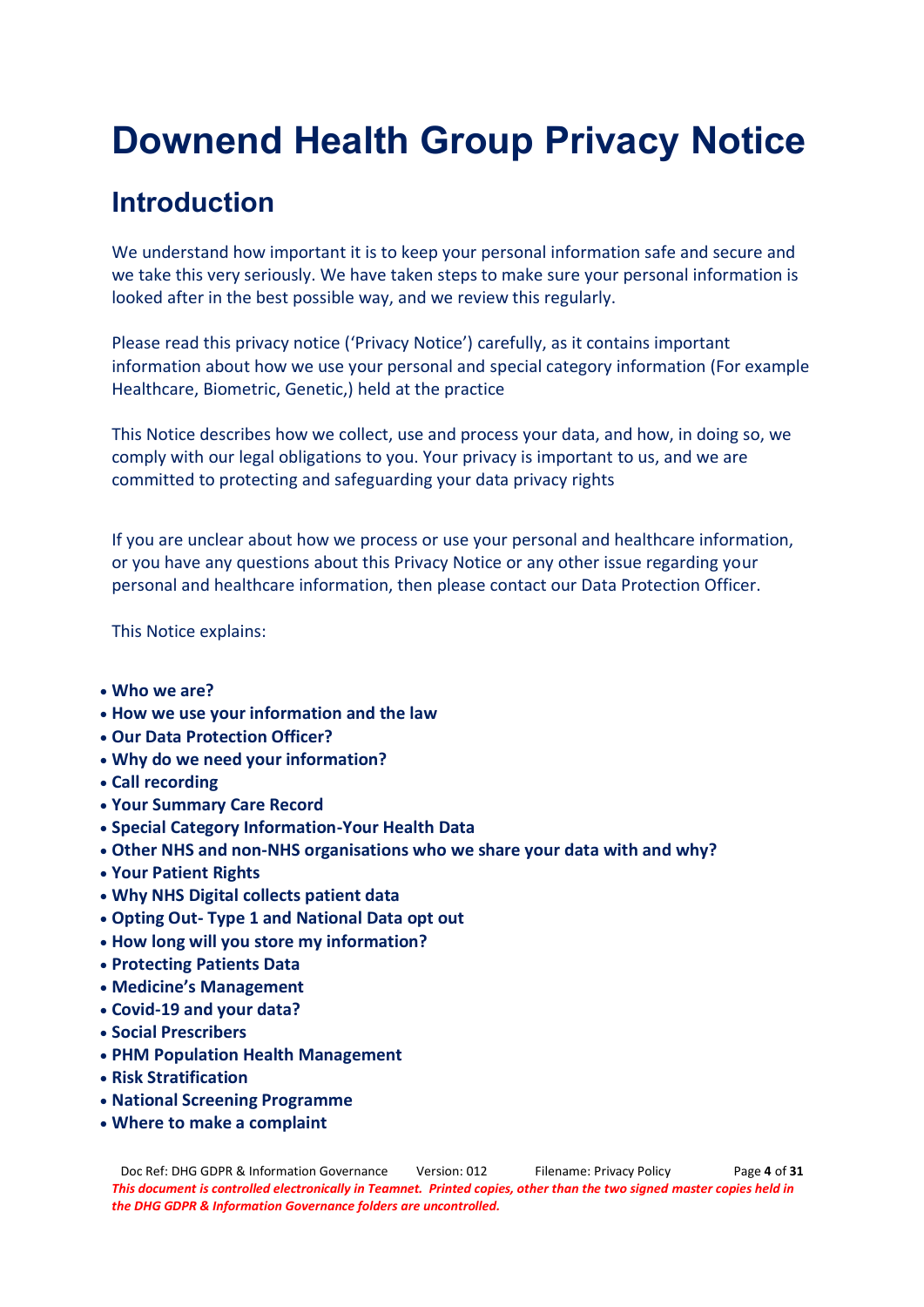## **WHO WE ARE?**

We, at Downend Health Group are a **Data Controller** of your information. This means we are responsible for collecting, storing and handling your personal and healthcare information when you register with us as a patient.

There may be times where we also process your information. That means we use it for a particular purpose and, therefore, on those occasions we may also be **Data Processors**. The purposes for which we use your information are set out in this Privacy Notice.

#### **HOW WE USE YOUR INFORMATION AND THE LAW**

......................... The Practice will be what's known as the 'Controller' of the personal data vou provide to us.

We are required to provide you with this Privacy Notice by UK Law GDPR General Data Protection Regulation & DPA Data Protection Act 2018. It explains how we use the personal and healthcare information we collect, store and hold about you. The Law says:

A. We must let you know why we collect personal and healthcare information about you;

B. We must let you know how we use any personal and/or healthcare information we hold on you;

- C. We need to inform you in respect of what we do with it;
- D. We need to tell you about who we share it with or pass it on to and why; and
- E. We need to let you know how long we can keep it for.

We collect basic personal data about you which does not include any special types of information or location-based information. This does however include name, address, contact details such as email and mobile number etc.

We will also collect sensitive confidential data known as "special category personal data", in the form of health information, religious belief (if required in a healthcare setting) ethnicity, and sex during the services we provide to you and or linked to your healthcare through other health providers or third parties.

If you are unclear about how we process or use your personal and healthcare information, or you have any questions about this Privacy Notice or any other issue regarding your personal and healthcare information, then please contact our Data Protection Officer.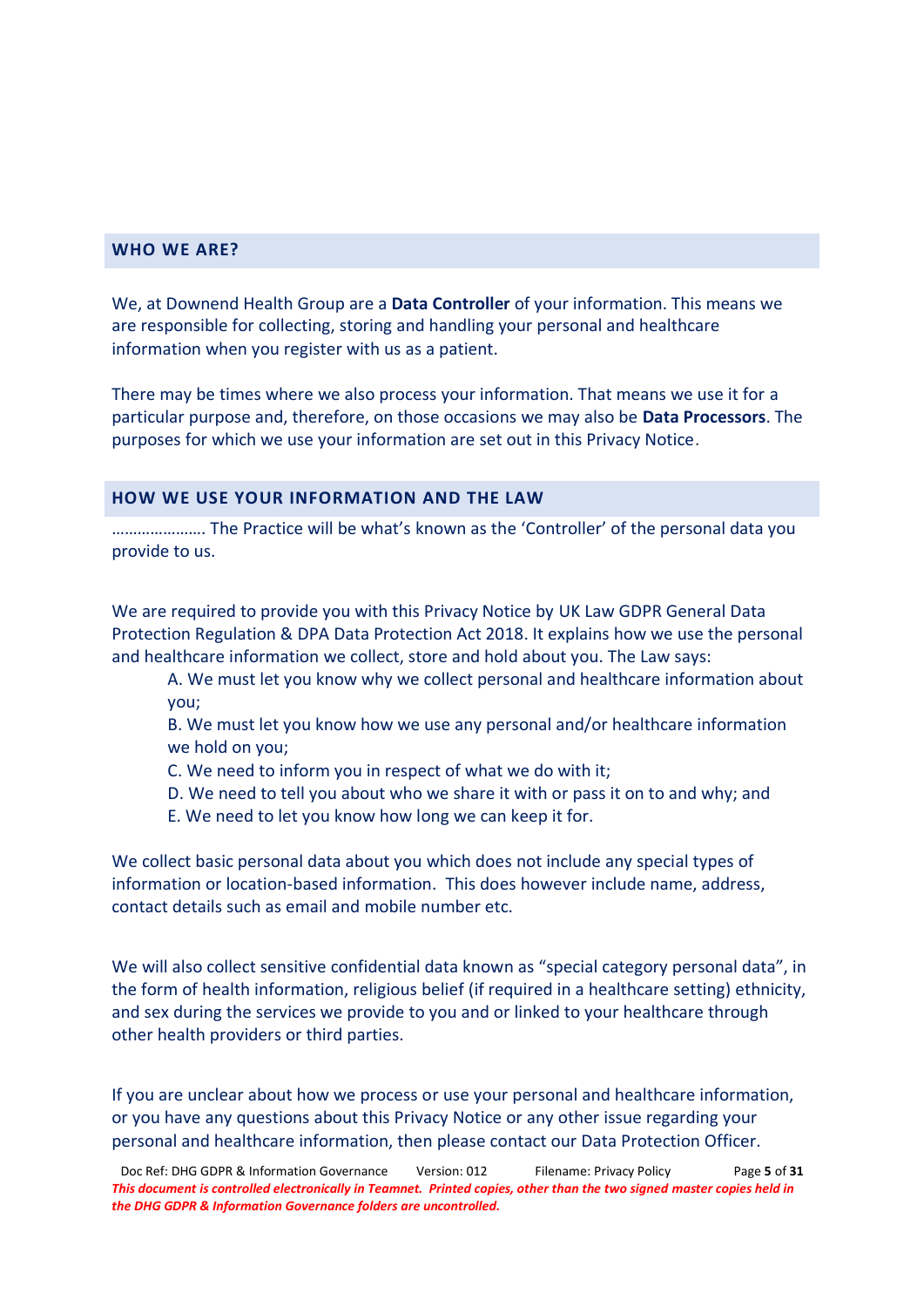## **OUR DATA PROTECTION OFFICER**

The Data Protection Officer for the Surgery is Kelly-Anne Gast. You can contact her if:

- A. You have any questions about how your information is being held.
- B. If you require access to your information or if you wish to make a change to your information.
- C. If you wish to make a complaint about anything to do with the personal and healthcare information, we hold about you.
- D. Or any other query relating to this Policy and your rights as a patient.

Kelly can be contacted here: [kelly@almc.co.uk](mailto:kelly@almc.co.uk)

## **WHY DO WE NEED YOUR INFORMATION?**

The health care professionals who provide you with care maintain records about your health and any treatment or care you have received previously (e.g., NHS Trust, GP Surgery, Walkin Centre, OOH, etc.). These records help to provide you with the best possible healthcare.

NHS health records may be electronic, on paper or a mixture of both, and we use a combination of working practices and technology to ensure that your information is kept confidential and secure. Records which we hold about you may include the following information.

- x Details about you, such as your address, carer, legal representative, emergency contact details
- Any contact the surgery has had with you, such as appointments, surgery visits, emergency appointments, etc.
- Notes and reports about your health
- Details about your treatment and care
- Results of investigations such as laboratory tests, x-rays etc
- x Relevant information from other health professionals, relatives or those who care for you

To ensure you receive the best possible care, your records are used to facilitate the care you receive. Information held about you may be used to help protect the health of the public and to help us manage the NHS. Information may be used within the GP practice for clinical audit to monitor the quality of the service provided.

### **CALL RECORDING**

We use Telephone Call Recording software for quality and training purposes. All telephone calls made or received via the Practice Telephony system may be recorded. Call Recordings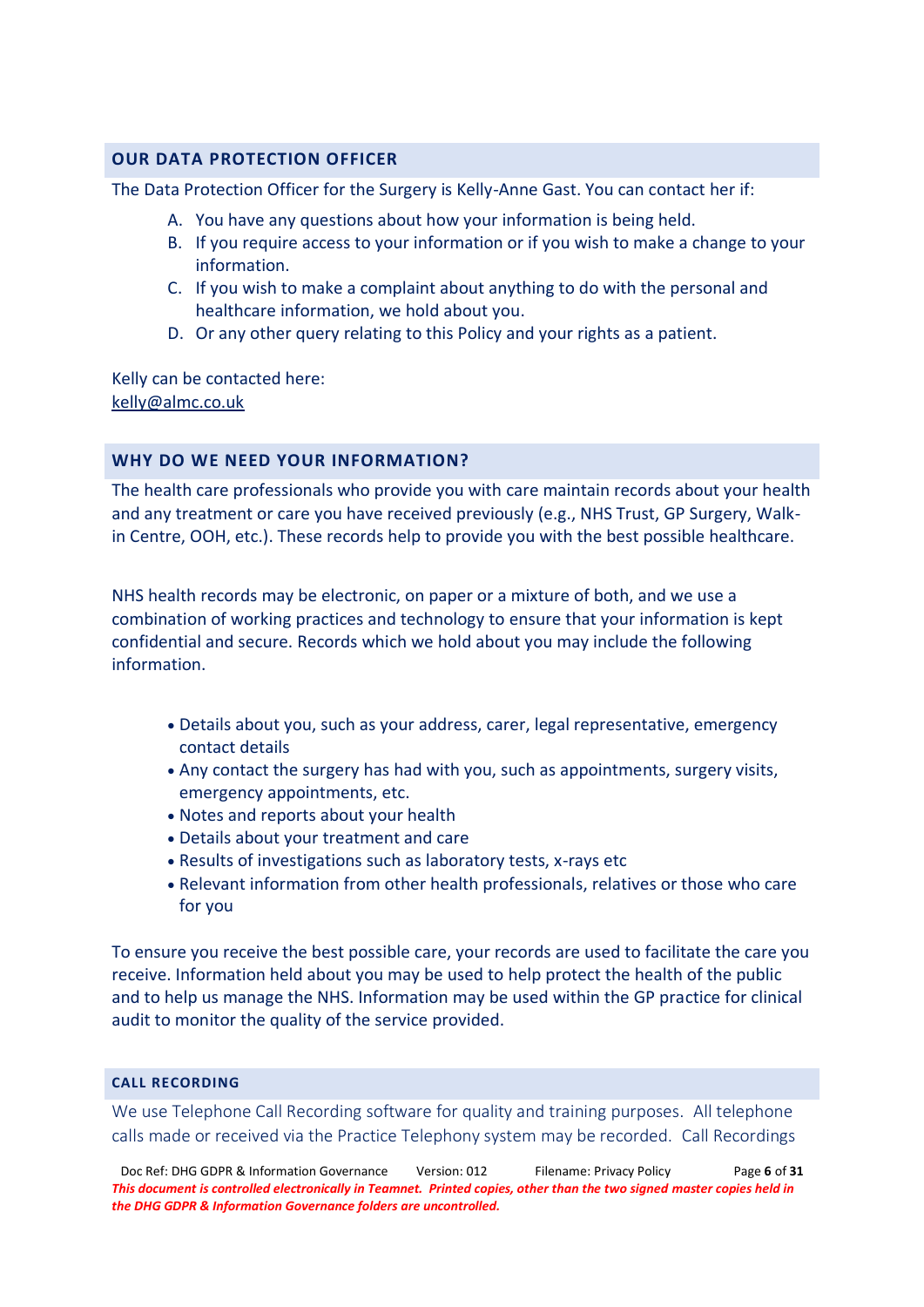are stored indefinitely on an external hard drive and can be accessed by the IT & Data Lead and Practice Management Team. We have internal policies that all staff must follow in order to protect your data.

## **YOUR SUMMARY CARE RECORD**

Your summary care record is an electronic record of your healthcare history (and other relevant personal information) held on a national healthcare records database provided and facilitated by NHS England. This record may be shared with other healthcare professionals and additions to this record may also be made by relevant healthcare professionals and organisations involved in your direct healthcare. You have the choice of what information you would like to share and with whom.

- Authorised healthcare staff can only view your SCR with your permission.
- The information shared will solely be used for the benefit of your care.
- Your options are outlined below.
- a) **Express consent for medication, allergies and adverse reactions only.** You wish to share information about medication, allergies and adverse reactions only.
- b) **Express consent for medication, allergies, adverse reactions and additional information.** You wish to share information about medication, allergies and adverse reactions and further medical information that includes: Your significant illnesses and health problems, operations and vaccinations you have had in the past, how you would like to be treated (such as where you would prefer to receive care), what support you might need and who should be contacted for more information about you.
- c) **Express dissent for Summary Care Record (opt out).** Select this option, if you **DO NOT** want any information shared with other healthcare professionals involved in your care.

Please note that it is not compulsory for you to complete a consent form. If you choose not to complete a consent form, a Summary Care Record containing information about your medication, allergies and adverse reactions and additional further medical information will be created for you as described in point b) above.

You may have the right to demand that this record is not shared with anyone who is not involved in the provision of your direct healthcare. If you wish to enquire further as to your rights in respect of not sharing information on this record, then please contact our Data Protection Officer.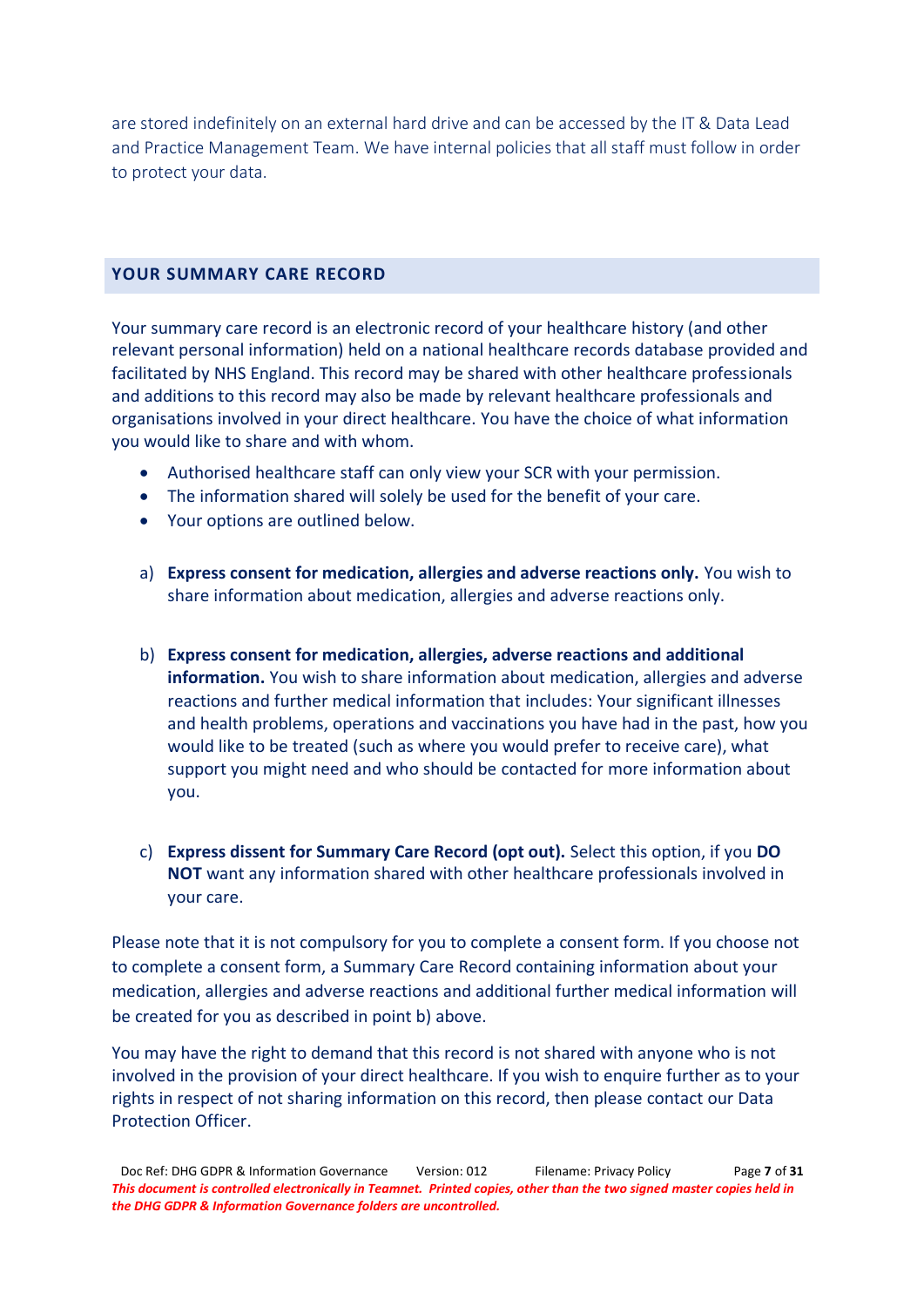To find out more about the wider use of confidential personal information and to register your choice to opt out if you do not want your data to be used in this way, please visit: <https://nhs.uk/your-nhs-data-matters>

**Please note: if you do choose to opt out, you can still consent to your data being used for specific purposes. However, if you are happy with this use of information you do not need to do anything. You may however change your choice at any time.**

#### **SPECIAL CATEGORY INFORMATION- YOUR HEALTH DATA**

The Law states that personal information about your health falls into a special category of information because it is very sensitive. Reasons that may entitle us to use and process your information may be as follows:

**PUBLIC INTEREST:** Where we may need to handle your personal information when it is in the public interest. For example, when there is an outbreak of a specific disease and we need to contact you for treatment, or we need to pass your information to relevant organisations to ensure you receive advice and/or treatment.

**CONSENT:** When you have given us consent.

**VITAL INTEREST:** If you are incapable of giving consent, and we must use your information to protect your vital interests (e.g., if you have had an accident and you need emergency treatment).

**DEFENDING A CLAIM:** If we need your information to defend a legal claim against us by you, or by another party.

**PROVIDING YOU WITH MEDICAL CARE:** Where we need your information to provide you with medical and healthcare services

#### **Retention Period**

We carefully consider any personal information that we store about you, and we will not keep your information for longer than is necessary for the purposes as set out in this Privacy Notice.

## **OTHER NHS AND NON-NHS ORGANISATIONS WHO WE SHARE YOUR DATA WITH AND WHY?**

Sometimes the practice shares information with other organisations that do not directly treat you, for example, Clinical Commissioning Groups (CCG). Normally, it will not be possible to identify you from this information. This information is used to plan and improve services. The information collected includes data such as the area patients live, age, gender,

Doc Ref: DHG GDPR & Information Governance Version: 012 Filename: Privacy Policy Page **8** of **31** *This document is controlled electronically in Teamnet. Printed copies, other than the two signed master copies held in the DHG GDPR & Information Governance folders are uncontrolled.*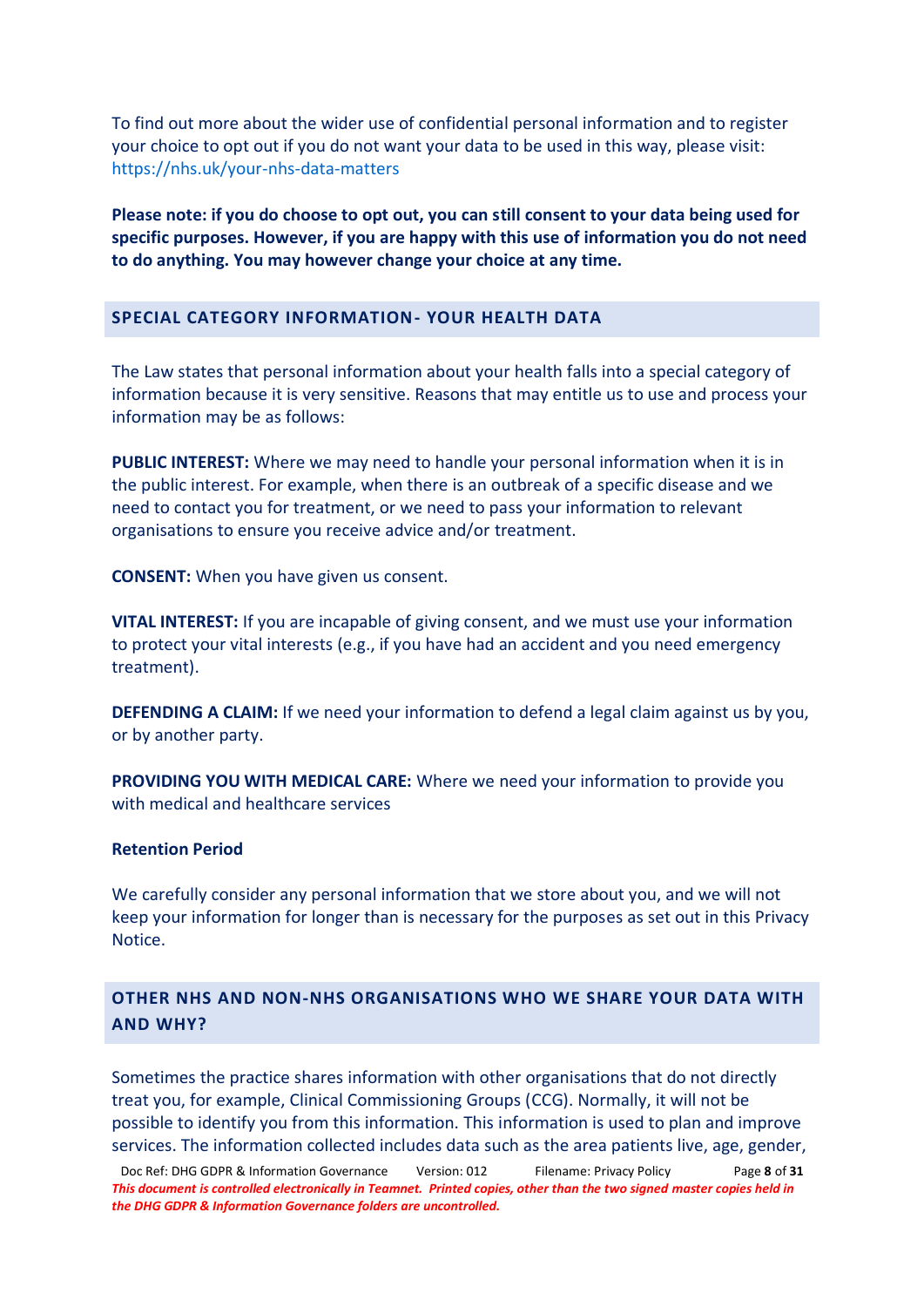ethnicity, language preference, country of birth and religion. The CCG also collects information about whether patients have long term conditions such as diabetes, blood pressure, cholesterol levels and medication. However, this information is anonymous and does not include anything written as notes by the GP and cannot be linked to you. (Please note this is not an exhaustive list and will change from practice to practice the main systems are included in the list below.)

## **Local Data Sharing Agreements: -**



**Sirona** Community nurses and other health care professionals can access GP information about people on their caseloads who have recently been discharged from hospital, or who are housebound, or who require longer term rehabilitation from the GP record. This information can be read by the healthcare professional to improve the patients care, but they are not able to amend the GP medical record.

**\*You can find more information available on their website [www.sirona-cic.org.uk](http://www.sirona-cic.org.uk/) and view their Privacy Notice directly using this link** [www.sirona-cic.org.uk/policies/](http://www.sirona-cic.org.uk/policies/)



2.

1.

**Connecting Care**\* enables a range of health care organisations, including local NHS hospital, the Ambulance Service and the Out of Hours service provided by Brisdoc. This information can be read by the healthcare professional to improve the patients care, but they are not able to amend the GP medical record.

**\*You can find more information available on their website using this link You can view their Privacy Notice here:** [www.connectingcarebnssg.co.uk/](http://www.connectingcarebnssg.co.uk/)  [https://www.connectingcarebnssg.co.uk/what-this-means-for-me/what-if-i-don-t](https://www.connectingcarebnssg.co.uk/what-this-means-for-me/what-if-i-don-t-want-my-information-shared/)[want-my-information-shared/](https://www.connectingcarebnssg.co.uk/what-this-means-for-me/what-if-i-don-t-want-my-information-shared/)



**One Care** – This agreement allows patients from the surgery to be seen and treated by GPs from other surgeries in the evening and at weekend. The agreement allows a GP in other localities to access the GP record securely and allows information about the consultation to be written into the record.

**\*You can find more information available on their website** onecare.org.uk **You can view their Privacy Notice using this link** [onecare.org.uk/privacy-policy/](https://onecare.org.uk/privacy-policy/)

Doc Ref: DHG GDPR & Information Governance Version: 012 Filename: Privacy Policy Page **9** of **31** *This document is controlled electronically in Teamnet. Printed copies, other than the two signed master copies held in the DHG GDPR & Information Governance folders are uncontrolled.*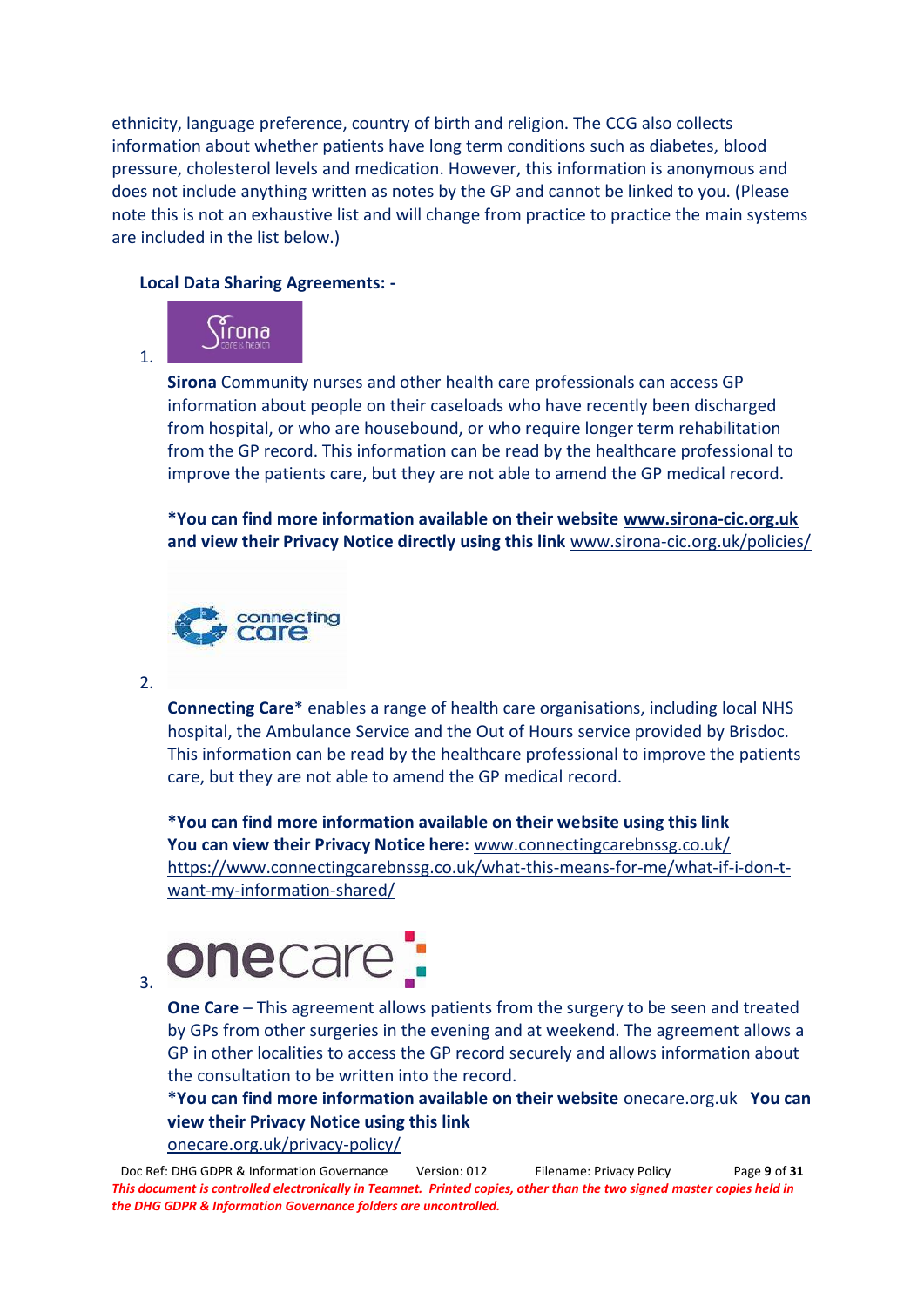

#### 4.

**St Peter's Hospice** – this agreement enables hospice staff to read the records of patients in their care. This information can be read by the healthcare professional to improve the patients care, but they are not able to amend the GP medical record

**\*You can find more information available on their website**  [www.stpetershospice.org.uk/](https://www.stpetershospice.org.uk/)  **and view their Privacy Notice directly using this link** [www.stpetershospice.org.uk/about/privacy-policy/](https://www.stpetershospice.org.uk/about/privacy-policy/)

## accuRx. 5.

**AccuRX**-is a British software company that has developed a messaging service for doctor surgeries to communicate with patients via SMS and Video messaging **\*You can find more information available on their website** [www.accurx.com/](http://www.accurx.com/)  **view their Privacy Notice directly using this link** [Privacy Policy \(accurx.com\)](https://www.accurx.com/privacy-policy)

## emishealth **6.**

**EMIS Health**-formerly known as Egton Medical Information Systems, supplies electronic patient record systems and software used in primary care, acute care and community pharmacy in the United Kingdom.

**\*You can find more information available on their website [www.emishealth.com/](https://www.emishealth.com/)  view their Privacy Notice directly using this link** [www.emishealth.com/legal/](http://www.emishealth.com/legal/)



**7.**

**econsult-** Health is a collection of digital triage solutions for Primary and Emergency Care eConsult enables NHS based GP practices to offer online consultations to their patients. This allows patients to submit their symptoms or requests to their own GP electronically, and offers around the clock NHS self-help information, signposting to services, and a symptom checker.

**\*You can find more information available on their website [econsult.net/](https://econsult.net/)  view their Privacy Notice directly using this link** [econsult.net/privacy-policies/](https://econsult.net/privacy-policies/)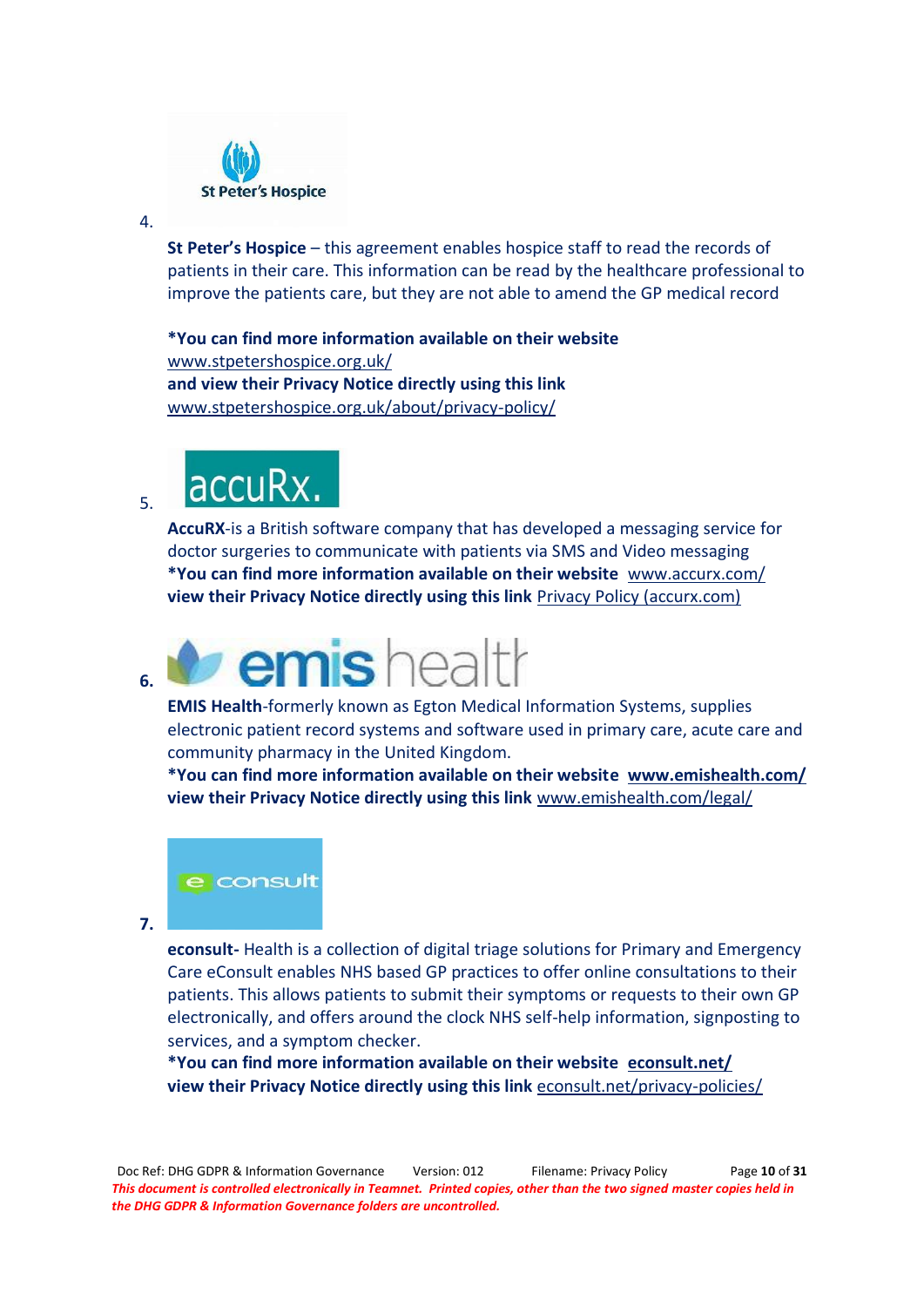

#### **8.**

**Ask my GP-** askmyGP is an **online consultation and workflow system** that helps GPs manage patient caseload through operational change and digital triage. Making it easier for patients to talk to their own doctor and help GPs to prioritise and deliver care through message, phone and video.

**\*You can find more information available on their websit[e askmygp.uk/](https://askmygp.uk/)**  [askmygp.uk/privacy-policy-gdpr/](https://askmygp.uk/privacy-policy-gdpr/)

## <sup>2</sup> Patient Access

**9.**

**Patient Access-**Patient Access connects you to local health services when you need them most. Book GP appointments, order repeat prescriptions and discover local health services for you or your family via your mobile or home computer **\*You can find more information available on their website [www.patientaccess.com/](https://www.patientaccess.com/)** 

<https://support.patientaccess.com/privacy-policy>



**MJOG-** is the leading automated SMS, Email and Voice patient messaging service which delivers quick and efficient communications between health care providers and their patients across the NHS and private healthcare **\*You can find more information available on their website [www.mjog.com/](http://www.mjog.com/)**  [www.mjog.com/privacy-policy/](http://www.mjog.com/privacy-policy/)



**11.**

**GetUbetter app-** provide NHS Organisatons with new ways to support people with common MSK conditions via end-to-end digital injury support and condition management. getUBetter - [Privacy Policy](https://www.getubetter.com/privacy-policy)

**\*If you require any further information on any of the above, please do not hesitate to ask the Data Protection Officer [Kelly@almc.co.uk](mailto:Kelly@almc.co.uk)**

Doc Ref: DHG GDPR & Information Governance Version: 012 Filename: Privacy Policy Page **11** of **31** *This document is controlled electronically in Teamnet. Printed copies, other than the two signed master copies held in the DHG GDPR & Information Governance folders are uncontrolled.*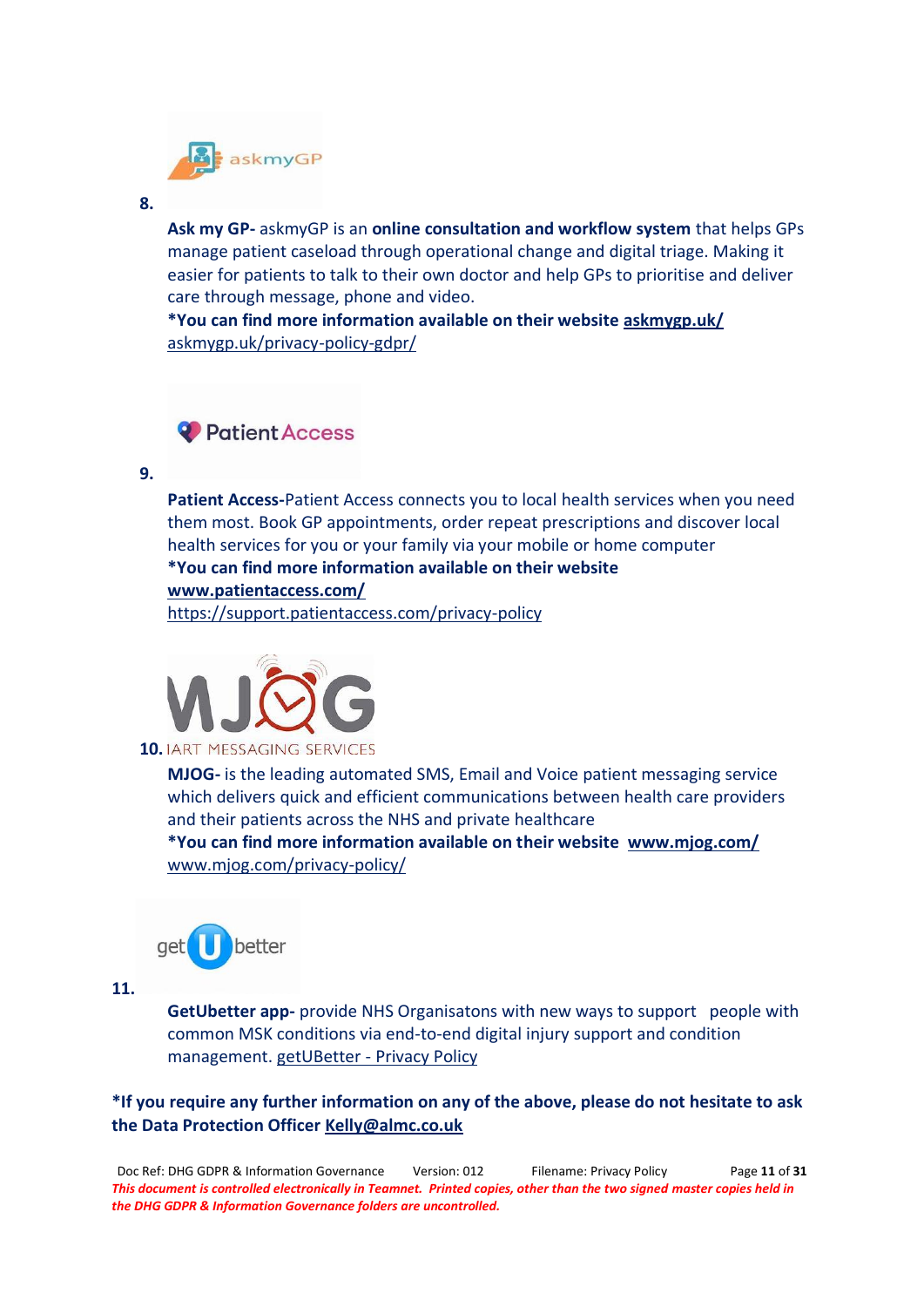Please note: if you give another person or organisation consent to access your record, we will need to contact you to verify your consent before we release that record. It is important that you are clear and understand how much and what aspects of your record you give consent to be disclosed.

#### **Anonymised Information**

Sometimes we may provide information about you in an anonymised form. If we do so, then none of the information we provide to any other party will identify you as an individual and cannot be traced back to you.

#### **YOUR PATIENT RIGHTS**

The Law gives you certain rights to your personal and healthcare information that we hold, as set out below:

## **RIGHT OF ACCESS**

#### **Subject Access Requests**

You have the right to see what information we hold about you and to request a copy of this information.

If you would like a copy of the information, we hold about you please contact a member of the practice or contact our Data Protection Officer [kelly@almc.co.uk](mailto:kelly@almc.co.uk)

We will provide this information free of charge however, we may in some **limited and exceptional** circumstances must make an administrative charge for any extra copies if the information requested is excessive, complex or repetitive. We have one month to reply to you and give you the information that you require. We would ask, therefore, that any requests you make are in writing and it is made clear to us what and how much information you require.

#### **Online Access**

You may ask us if you wish to have online access to your medical record and there are several ways you can do this, i.e., Patient Access NHS App. However, there will be certain protocols that we have to follow in order to give you online access, including written consent and production of documents that prove your identity.

Please note that when we give you online access, the responsibility is yours to make sure that you keep your information safe and secure if you do not wish any third party to gain access.

[www.nhs.uk/using-the-nhs/nhs-services/the-nhs-app/privacy/](https://www.nhs.uk/using-the-nhs/nhs-services/the-nhs-app/privacy/)

**Freedom of Information Requests – The Freedom of Information Act 2000 (FOIA) gives you** as a patient a general right to certain information held on behalf of public authorities. You

Doc Ref: DHG GDPR & Information Governance Version: 012 Filename: Privacy Policy Page **12** of **31** *This document is controlled electronically in Teamnet. Printed copies, other than the two signed master copies held in the DHG GDPR & Information Governance folders are uncontrolled.*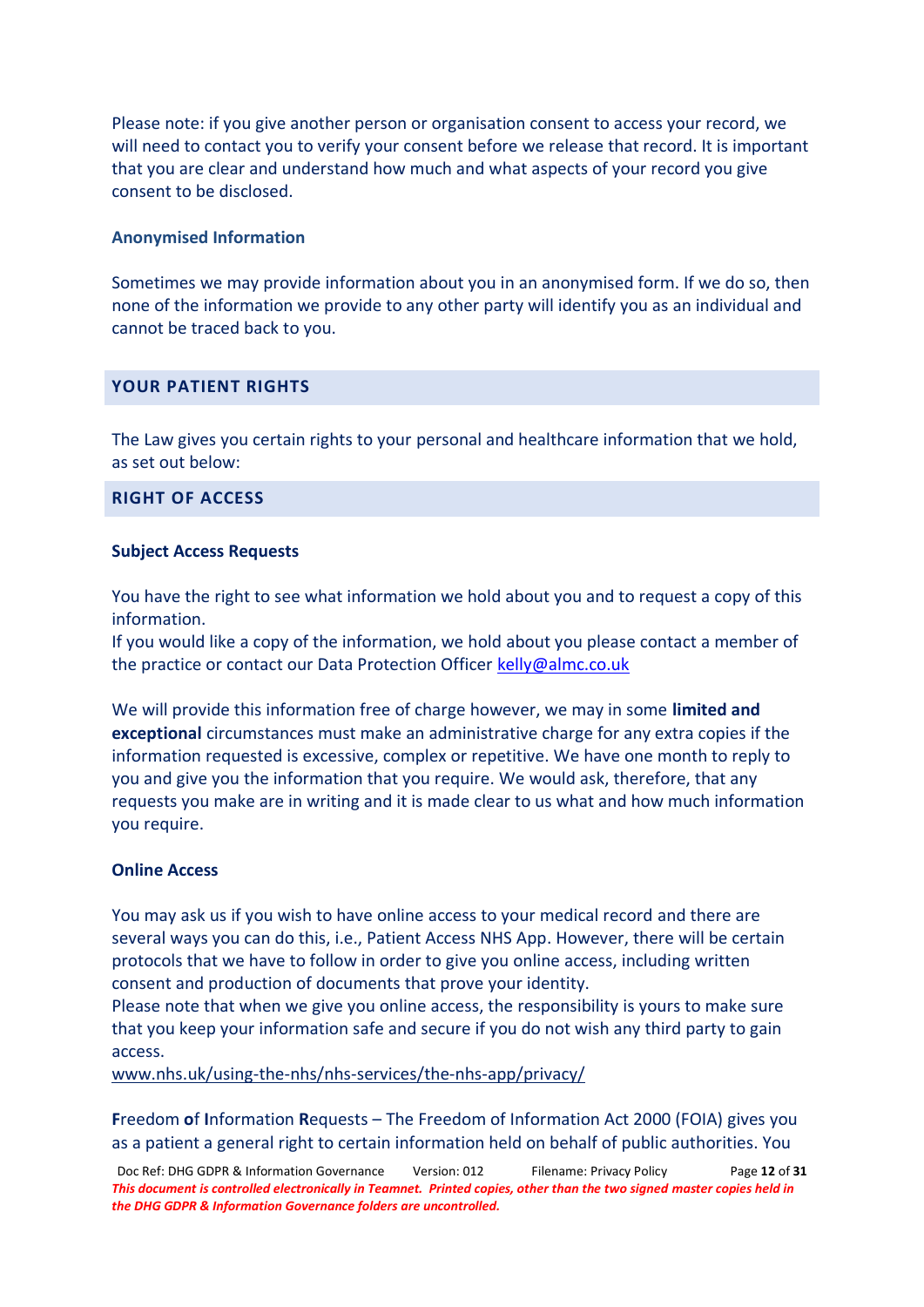can request any non-personal information that the GP practice holds that doesn't fall under an exemption within Data Protection Law. You can find out more information here- The Information Commissioner's Office has guidance on making FOI requests including request to public bodies:<https://ico.org.uk/for-the-public/official-information/>

## **RIGHT TO RECTIFICATION**

We want to make sure that your personal information is accurate and up to date. You may ask us to correct any information you think is inaccurate. It is very important that you make sure you tell us if your contact details including your mobile phone number has changed.

If considered appropriate, a retrospective entry can be made by a clinician if you have concerns regarding the accuracy of your clinical record.

## **RIGHT TO OBJECT**

If we are using your data because we deem it necessary for our legitimate interests to do so, and you do not agree, you have the right to object. We will respond to your request within 30 days (although we may be allowed to extend this period in certain cases). Generally, we will only disagree with you if certain limited conditions apply i.e., safeguarding reasons.

We cannot share your information with anyone else for a purpose that is not directly related to your health, e.g., medical research, educational purposes, etc. We would ask you for your consent in order to do this however, you have the right to request that your personal and healthcare information is not shared by the Surgery in this way. Please note the anonymised Information section in this Privacy Notice.

## **Right to withdraw consent**

Where we have obtained your consent to process your personal data for certain activities (for example for a research project), or consent to market to you, you may withdraw your consent at any time.

## **RIGHT TO ERASURE**

In certain situations (for example, where we have processed your data unlawfully), you have the right to request us to "erase" your personal data. We will respond to your request within 30 days (although we may be allowed to extend this period in certain cases) and will only disagree with you if certain limited conditions apply. If we do agree to your request, we will delete your data but will generally assume that you would prefer us to keep a note of your name on our register of individuals who would prefer not to be contacted. That way, we will minimise the chances of you being contacted in the future where your data are collected in unconnected circumstances. If you would prefer us not to do this, you are free to say so.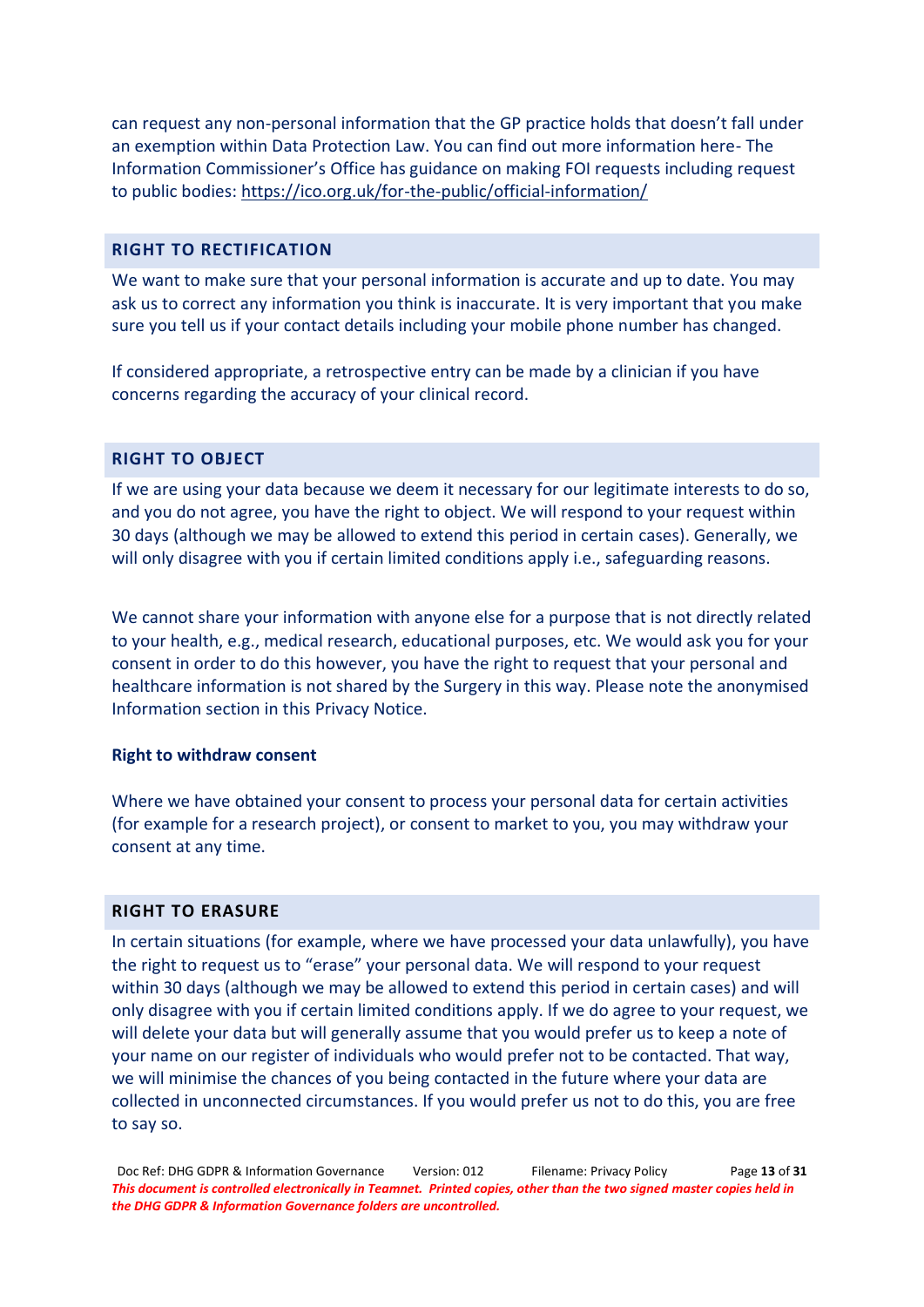You have the right to ask for your information to be removed however, if we require this information to assist us in providing you with appropriate medical services and diagnosis for your healthcare, then removal may not be possible.

## **RIGHT OF DATA PORTABILITY**

Even if we already hold your personal data, you still have various rights in relation to it. To get in touch about these, please contact us. We will seek to deal with your request without undue delay, and in any event in accordance with the requirements of any applicable laws. Please note that we may keep a record of your communications to help us resolve any issues which you raise.

**If you wish, you have the right to transfer your data from us to another data controller. We will help with this with a GP-to-GP data transfer and transfer of your hard copy notes. How can you access, amend move the personal data that you have given to us?**

## **UNDER 16S**

Up until the age of 16 your parents will be able to access your medical information. This means they can discuss your care with staff at the Practice and may request to see copies of your medical information, unless you request us to withhold this information from them.

**If you do not want your parents to have access to your medical information, please speak**  to a member of the Practice team. (Please see attached Privacy Notice for 13-16-year**olds)**



#### **If English isn't your first language**

If English is not your first language you can request a translation of this Privacy Notice. Please contact our Data Protection Officer.

#### **WHY NHS DIGITAL COLLECTS GENERAL PRACTICE DATA**

NHS Digital is the national custodian for health and care data in England and has responsibility for standardising, collecting, analysing, publishing and sharing data and information from across the health and social care system, including general practice.

NHS Digital collected patient data from general practices using a service called the General Practice Extraction Service (GPES), which has operated for over 10 years and now needs to be replaced.

Doc Ref: DHG GDPR & Information Governance Version: 012 Filename: Privacy Policy Page **14** of **31** *This document is controlled electronically in Teamnet. Printed copies, other than the two signed master copies held in the DHG GDPR & Information Governance folders are uncontrolled.*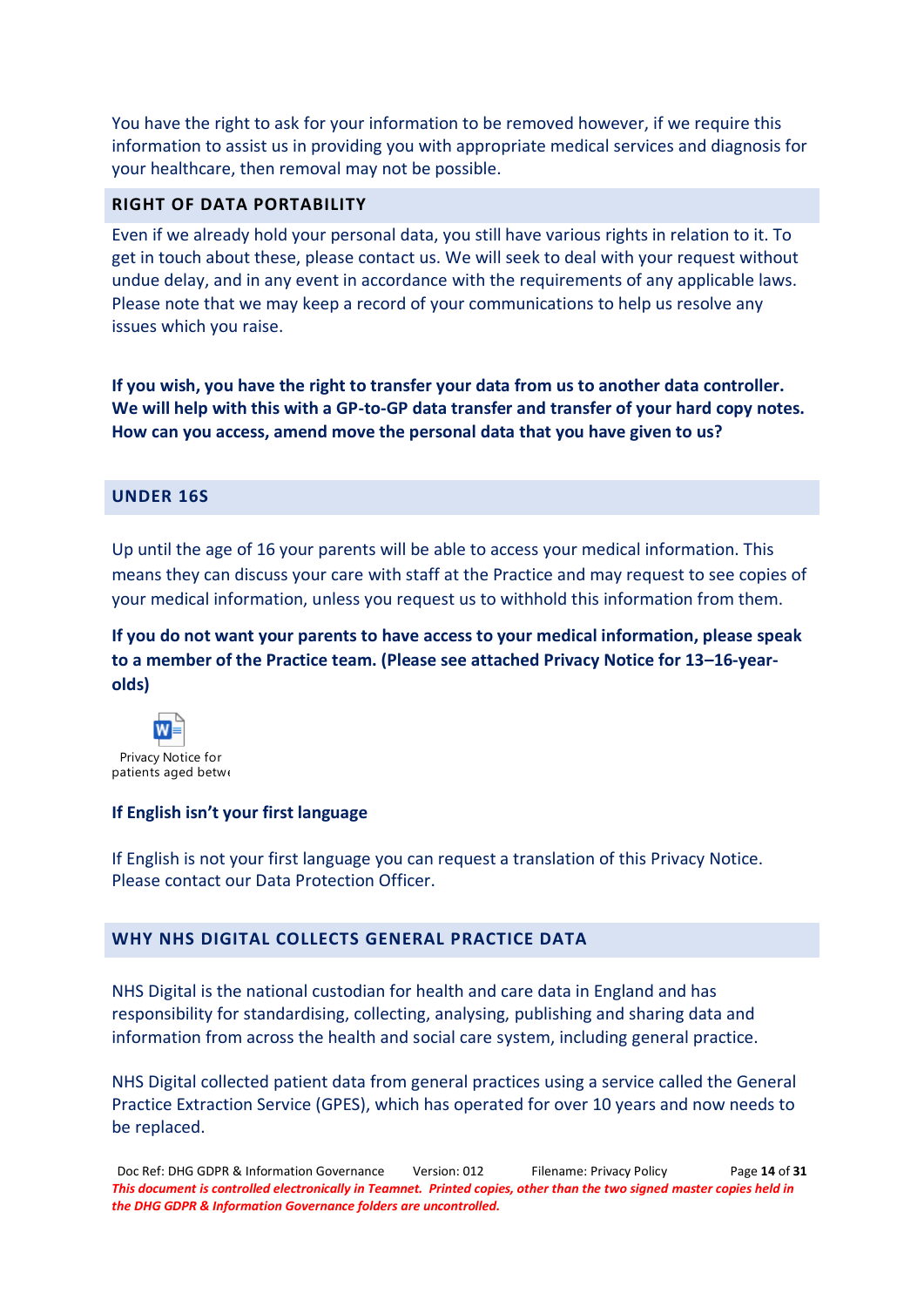NHS Digital has engaged with doctors, patients, data and governance experts to design a new approach to collect data from general practice that:

- reduces burden on GP practices
- explains clearly how data is used
- supports processes that manage and enable lawful access to patient data to improve health and social care

**IN A LETTER TO ALL GPS, 19 JULY 2021, PARLIAMENTARY UNDER SECRETARY OF STATE JO CHURCHILL SET OUT A NEW PROCESS FOR COMMENCING DATA COLLECTION, MOVING AWAY FROM A PREVIOUSLY FIXED DATE OF 1 SEPTEMBER.**

1. Your GP holds your health record, and it is used by them and other parts of the NHS for your direct care.

2. NHS Digital also uses some of this data for research, planning, and improving the NHS for everyone.

## **ABOUT THE GENERAL PRACTICE DATA FOR PLANNING AND RESEARCH PROGRAMME**

NHS Digital is making improvements to how data is collected from general practice, this new framework for data extraction is called the General Practice Data for Planning and Research data collection (GPDPR). The goal of this new system is to:

- reduce burden on GP practices in managing access to patient data and maintain compliance with relevant data protection legislation
- improve protections through the consistent and rigorous review of all applications for access to patient data
- make it easier for patients to understand how their health and care data is being used, including increasing use of Trusted Secure Environments that avoids data flowing outside the NHS

This new NHS Digital service will collect data from GP practices in England and will analyse, publish statistical data and provide safe, secure, lawful and appropriate access to GP data for health and social care purposes. This will include planning, commissioning, policy development, public health purposes (including COVID-19) and research.

NHS Digital is engaging with the British Medical Association (BMA), Royal College of General Practitioners (RCGP) and the National Data Guardian (NDG) to ensure relevant safeguards are in place for patients and GP practices.

## **PROTECTING PATIENT DATA**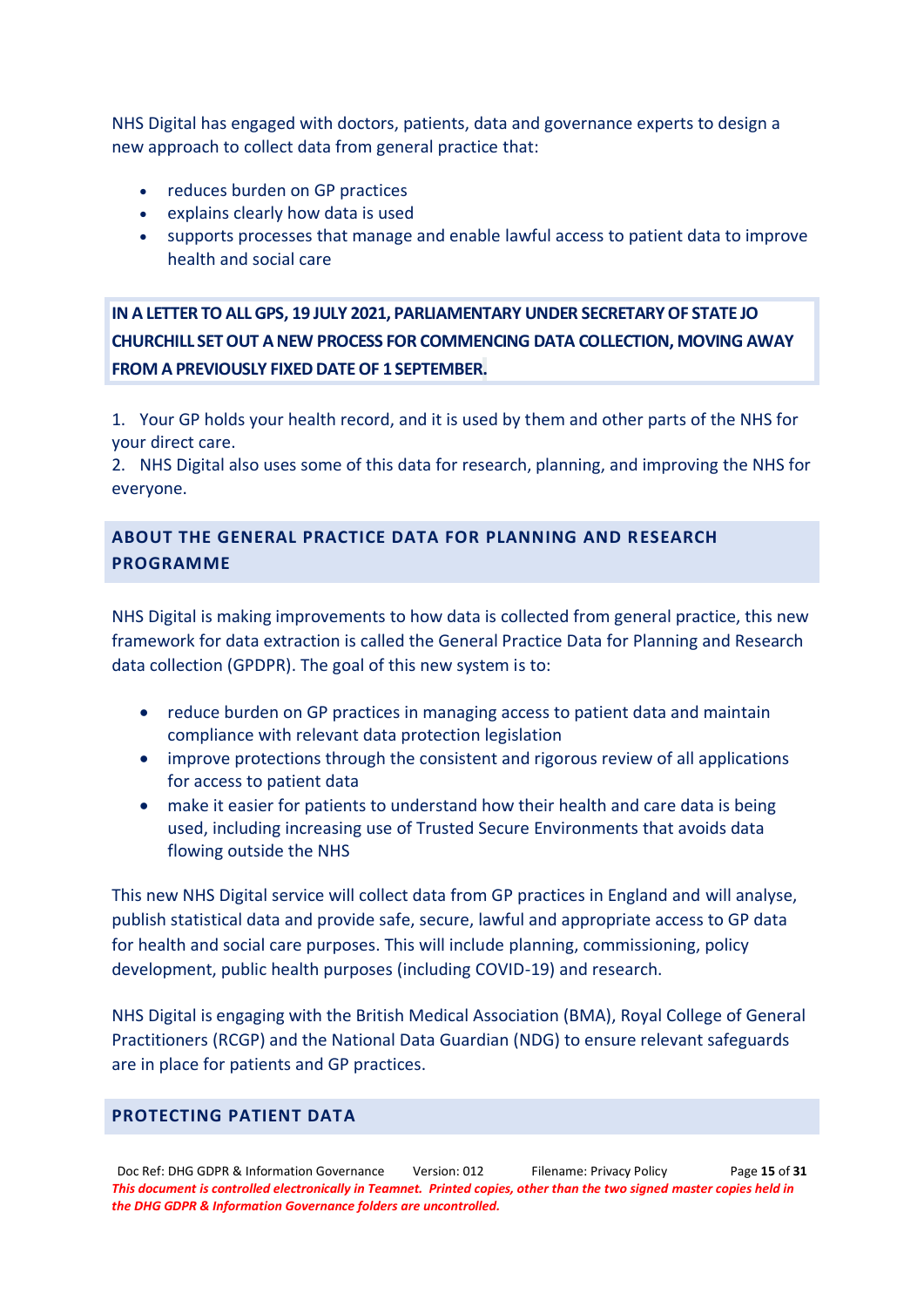All data will be pseudonymised and encrypted by your GP system suppliers on your behalf before it is transferred to NHS Digital. Access to GP data will only be via a Trusted Research Environment (TRE) and never copied or shipped outside the NHS secure environment, except where individuals have consented to their data being accessed, e.g., written consent for a research study.

As with the COVID-19 collection, access to the data will be through the NHS Digital Data Access Request Service (DARS) and will be subject to a robust approvals process, which includes oversight by the Independent Group Advising on Release of Data (IGARD) and a Professional Advisory Group, which is made up of representatives from the BMA and RCGP.

## **TYPE 1 OPT OUTS - Opting out of sharing your Data outside your GP Practice**

If you don't want your identifiable patient data to be shared for purposes except for your own care, you can opt-out by registering a **[Type 1 Opt-out](https://digital.nhs.uk/about-nhs-digital/our-work/keeping-patient-data-safe/how-we-look-after-your-health-and-care-information/your-information-choices/opting-out-of-sharing-your-confidential-patient-information)** or a **[National Data Opt-out](https://www.nhs.uk/your-nhs-data-matters/manage-your-choice/)**, **or both**.

These opt-outs are different, and they are explained in more detail below. Your individual care will not be affected if you opt-out using either option.

## **OPT-OUTS**

We want to make the position around opt-out much simpler. While 1 September has been seen by some as a cut-off date for opt-out, after which data extraction would begin, I want to reassure you that this will not be the case and **data extraction will not commence until NHS Digital have met the tests**.

They are introducing three changes to the opt-out system which means that **patients will be able to change their opt-out status at any time**:

- x **You do not need to register a Type 1 opt-out by 1 September** to ensure your GP data will not be uploaded
- x NHS Digital will create the technical means to allow **GP data that has previously been uploaded to the system via the GPDPR collection to be deleted when someone registers a Type 1 opt-out**
- **The plan to retire Type 1 opt-outs** will be deferred for at least 12 months while they get the new arrangements up and running, and will not be implemented without consultation with the RCGP (Royal College General Practitioners) the BMA (British Medical Association) and the National Data Guardian.

Together, these changes mean that you as patients can have confidence that you will have the ability to opt-in or opt-out of the system, and that the dataset will always reflect your current preference. And NHS Digital will ensure it is easier for you to exercise the choice to optout.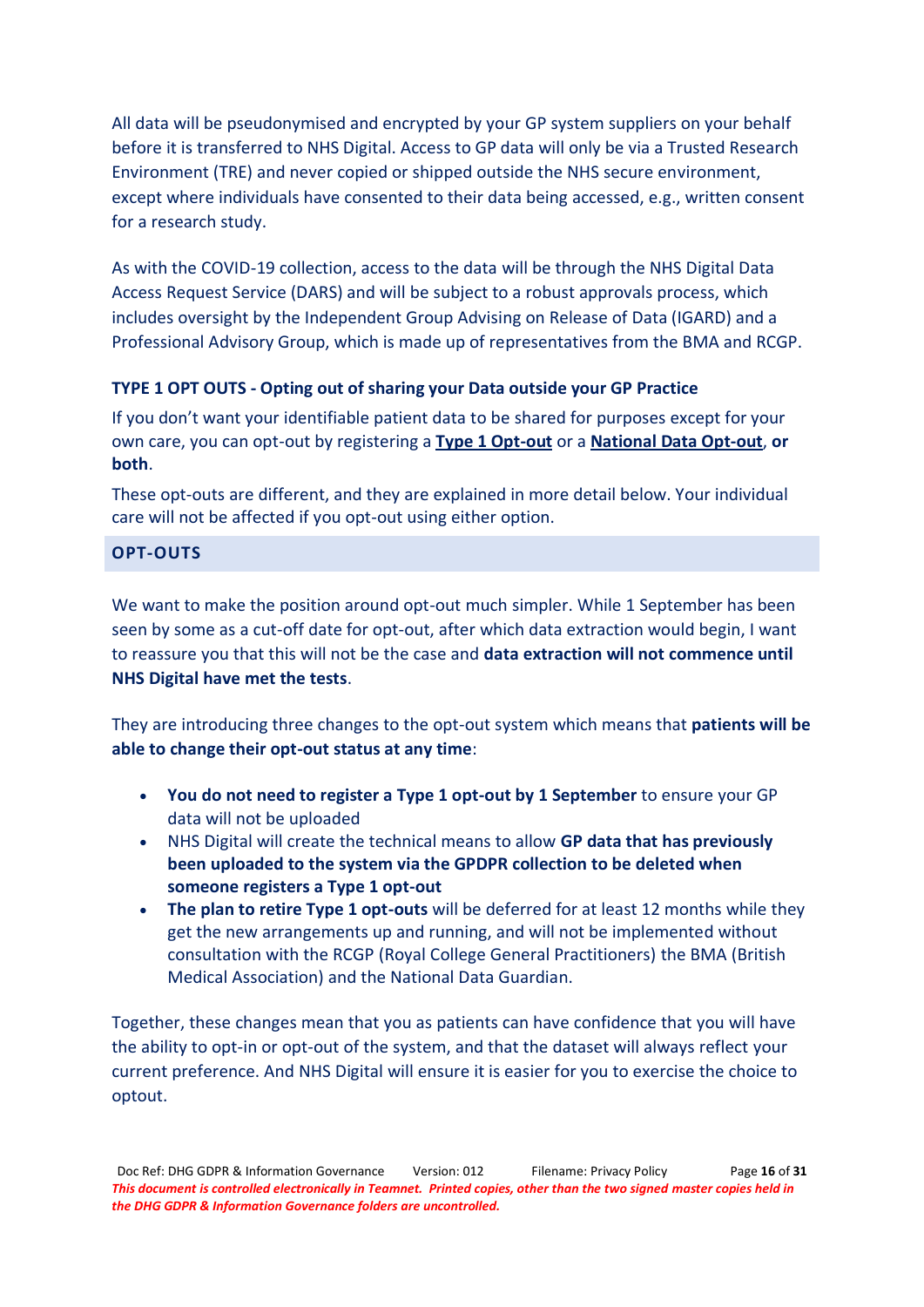## **NATIONAL DATA OPT-OUTS (OPTING OUT OF NHS DIGITAL SHARING YOUR DATA)**

- NHS Digital will collect data from GP medical records about patients who have registered a National Data Opt-out. The National Data Opt-out applies to identifiable patient data about your health, which is called confidential patient information.
- NHS Digital won't share any confidential patient information about you this includes GP data, or other data we hold, such as hospital data  $-$  with other organisations, unless there is an exemption to this. For example: - If we have a legal Obligation to share the data or if it is in the public interest.
- To find out more information about this please how to register a National Data Opt-Out, please read the [GP Data for Planning and Research Transparency Notice.](https://digital.nhs.uk/data-and-information/data-collections-and-data-sets/data-collections/general-practice-data-for-planning-and-research/transparency-notice)

## **DATA SECURITY AND GOVERNANCE**

The Government has committed that access to GP data will only be via a Trusted Research Environment (TRE) and never copied or shipped outside the NHS secure environment, except where individuals have consented to their data being accessed e.g., Written consent for a research study. This is intended to give both GPs and patients a very high degree of confidence that their data will be safe, and their privacy protected.

Once the data is collected, it will only be used for the purposes of improving health and care. Patient data is not for sale and will never be for sale.

## **TRANSPARENCY, COMMUNICATIONS AND ENGAGEMENT**

NHS Digital are developing a communications strategy delivered through four phases.

- Listening where we listen to stakeholders and gather views on how best to communicate with the profession, patients and the public and give them the opportunity to inform the development of the programme in areas such as opt-outs, trusted research environments and other significant areas
- Consultation a series of events where we can explain the programme, listen and capture feedback and co-design the information campaign
- Demonstration show how feedback is being used to develop the programme and shape communications to the healthcare system and the public
- Delivery of an information campaign to inform the healthcare system and the public about changes to how their GP data is used, that utilises the first three phases to ensure the campaign is accessible, has wide reach and is effective

Data saves lives. The vaccine rollout for COVID-19 could not have been achieved without patient data. The discovery that the steroid Dexamethasone could save the lives of one third of the most vulnerable patients with COVID-19 – those on ventilators - could not have been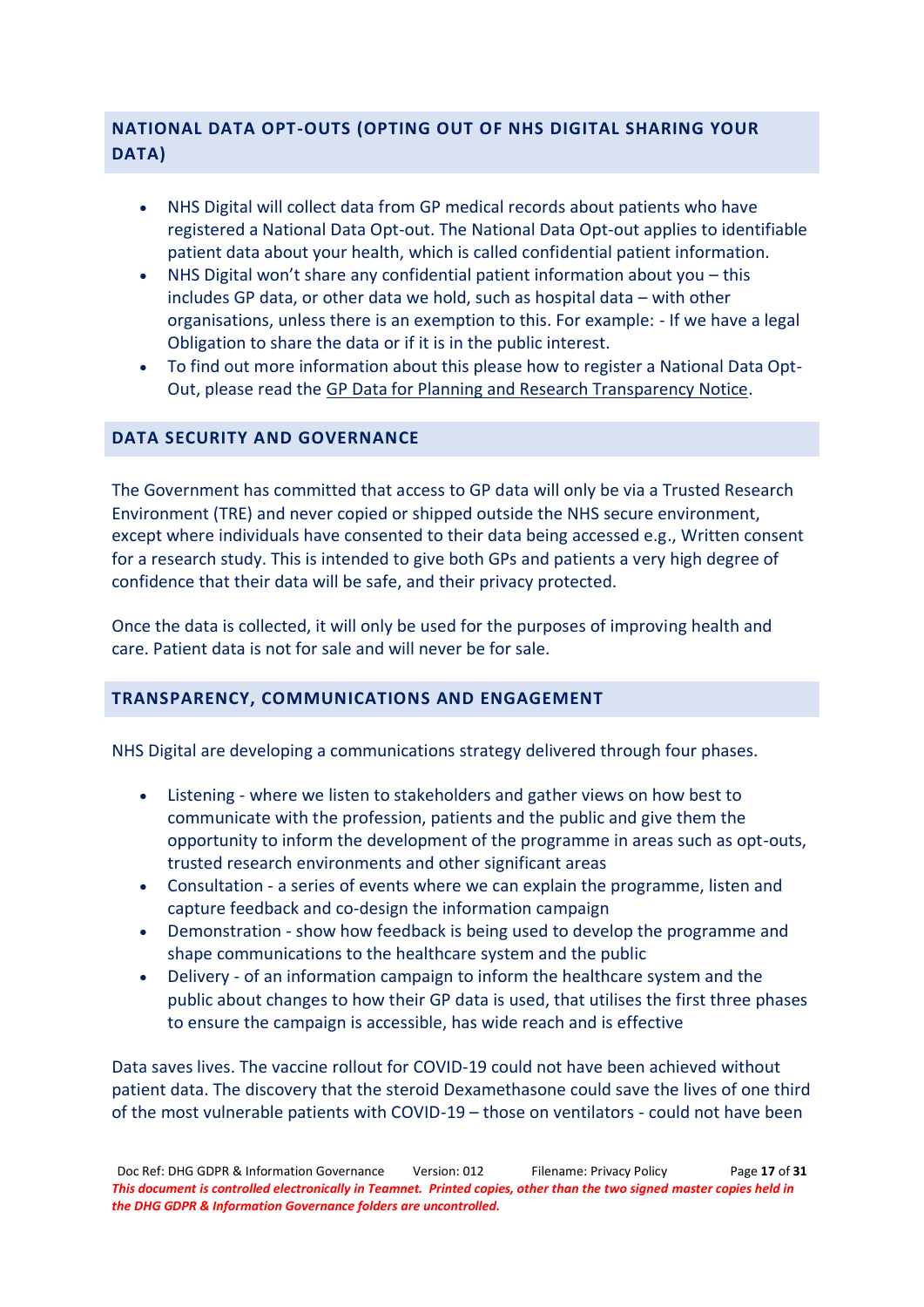made without patient data from GP practices in England. That insight has gone on to save a million lives around the globe. That is why this programme is so important.

The NHS Digital web pages also provide further information at [https://digital.nhs.uk/data](https://digital.nhs.uk/data-and-information/data-collections-and-data-sets/data-collections/general-practice-data-for-planning-and-research#additional-information-for-gp-practices)[and-information/data-collections-and-data-sets/data-collections/general-practice-data-for](https://digital.nhs.uk/data-and-information/data-collections-and-data-sets/data-collections/general-practice-data-for-planning-and-research#additional-information-for-gp-practices)[planning-and-research#additional-information-for-gp-practices.](https://digital.nhs.uk/data-and-information/data-collections-and-data-sets/data-collections/general-practice-data-for-planning-and-research#additional-information-for-gp-practices)

[General+Practice+Data+for+Planning+and+Research+19+July+2021+FINAL \(2\).pdf](file:///C:/Users/allstaff/Downloads/General+Practice+Data+for+Planning+and+Research+19+July+2021+FINAL%20(2).pdf)

**Q&A** NHS Digital & Data Collections

## **Why NHS Digital collects general practice data?**

- NHS Digital is the national custodian for health and care data in England and has responsibility for standardising, collecting, analysing, publishing and sharing data and information from across the health and social care system, including general practice.
- NHS Digital collected patient data from general practices using a service called the General Practice Extraction Service (GPES), now known as GPDPR which has operated for over 10 years and now needs to be replaced.
- NHS Digital has engaged with doctors, patients, data and governance experts to design a new approach to collect data from general practice that:
	- o reduces burden on GP practices
	- o explains clearly how data is used
	- o supports processes that manage and enable lawful access to patient data to improve health and social care

## **DOES NHS DIGITAL SELL MY DATA TO THIRD PARTIES?**

The NHS shares some data, in which nobody can identify you, with trusted third parties, in order to improve the NHS for you and everyone else.

This includes with:

- NHS planners
- university researchers
- scientists researching medicines

We only share data when there is a proven benefit to the NHS, and access is strictly controlled.

Your data won't be shared with

- Your data is not shared for commercial purposes
- Your data is not shared with insurers
- Your data is not sold

## **OPTING OUT**

Doc Ref: DHG GDPR & Information Governance Version: 012 Filename: Privacy Policy Page **18** of **31** *This document is controlled electronically in Teamnet. Printed copies, other than the two signed master copies held in the DHG GDPR & Information Governance folders are uncontrolled.*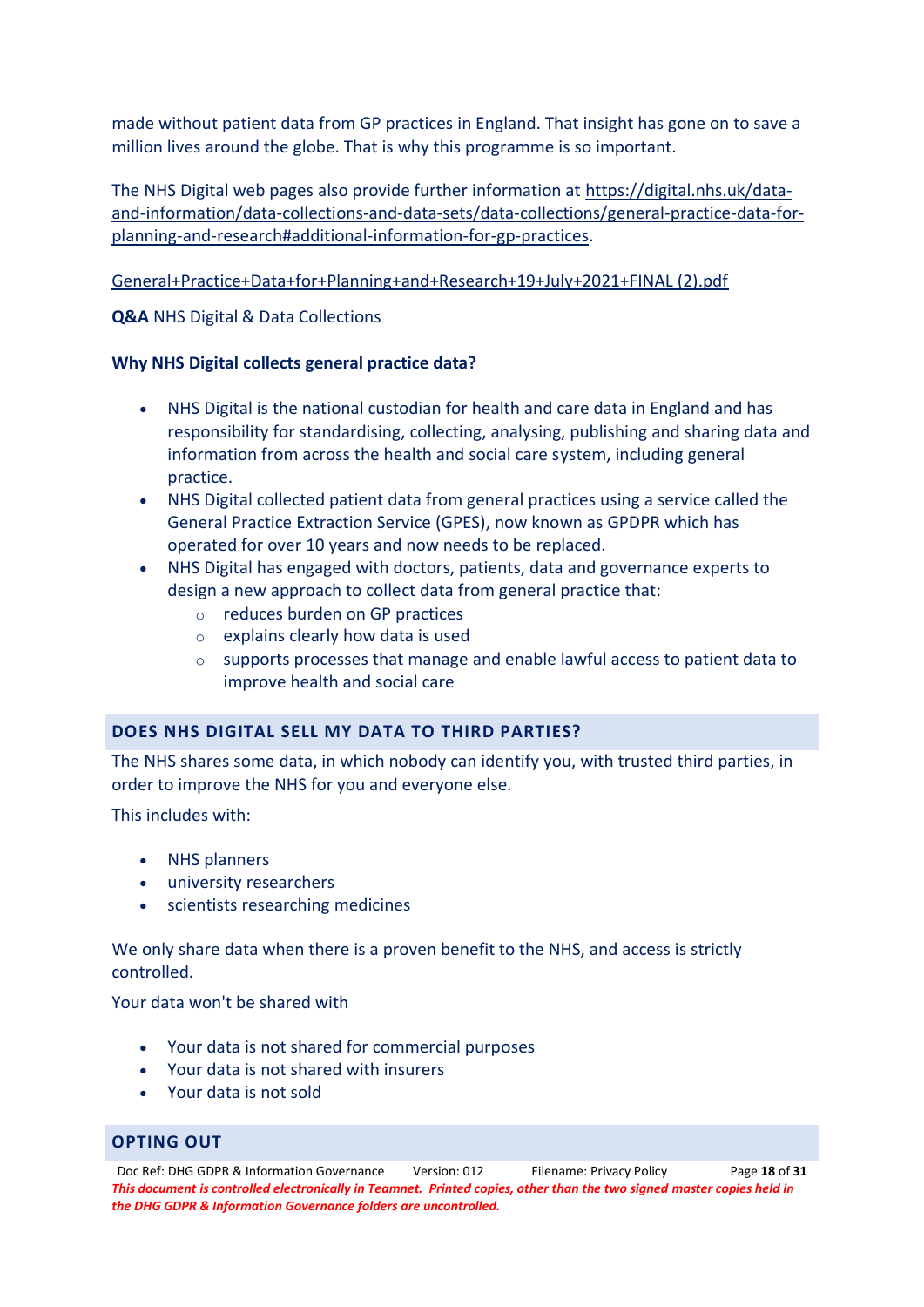If you don't want your identifiable patient data to be shared for purposes except for your own care, you can opt-out by registering a [Type 1 Opt-out](https://digital.nhs.uk/about-nhs-digital/our-work/keeping-patient-data-safe/how-we-look-after-your-health-and-care-information/your-information-choices/opting-out-of-sharing-your-confidential-patient-information) or a [National Data Opt-out,](https://www.nhs.uk/your-nhs-data-matters/manage-your-choice/) or both. These opt-outs are different, and they are explained in more detail below. Your individual care will not be affected if you opt-out using either option.

## **TYPE 1 OPT-OUT (OPTING OUT OF NHS DIGITAL COLLECTING YOUR DATA)**

Collect data from GP practices about patients who have registered a Type 1 Opt-out with their practice. More information about Type 1 Opt-outs is in our [GP Data for Planning and](https://digital.nhs.uk/data-and-information/data-collections-and-data-sets/data-collections/general-practice-data-for-planning-and-research/transparency-notice)  [Research Transparency Notice,](https://digital.nhs.uk/data-and-information/data-collections-and-data-sets/data-collections/general-practice-data-for-planning-and-research/transparency-notice) including a form that you can complete and send to your GP practice.

If you register a Type 1 Opt-out after this collection has started, no more of your data will be shared with us. We will however still hold the patient data which was shared with us before you registered the Type 1 Opt-out.

If you do not want NHS Digital to share your identifiable patient data with anyone else for purposes beyond your own care, then you can also register a National Data Opt-out.

## **NATIONAL DATA OPT-OUT (OPTING OUT OF NHS DIGITAL SHARING YOUR DATA)**

Collect data from GP medical records about patients who have registered a National Data Opt-out. The National Data Opt-out applies to identifiable patient data about your health, which is called confidential patient information.

NHS Digital won't share any confidential patient information about you - this includes GP data, or other data we hold, such as hospital data - with other organisations, unless there is an exemption to this.

To find out more information and how to register a National Data Opt-Out, please read our [GP Data for Planning and Research Transparency Notice](https://digital.nhs.uk/data-and-information/data-collections-and-data-sets/data-collections/general-practice-data-for-planning-and-research/transparency-notice) and see our infographic of how data currently flows.

### **NHS DIGITAL**

NHS Digital is a national body which has legal responsibilities to collect information about health and social care services. It collects information from across NHS providers in England and provides reports on how the NHS is performing. These reports help plan and improve services to patients. This practice must comply with the law and send data to NHS Digital when it is told to do so by the Secretary of State for Health or NHS England under the Health & Social Care Act 2012.

More information about NHS Digital and how it uses information can be found at: **[www.digital.nhs.uk/home](https://digital.nhs.uk/home)**

Doc Ref: DHG GDPR & Information Governance Version: 012 Filename: Privacy Policy Page **19** of **31** *This document is controlled electronically in Teamnet. Printed copies, other than the two signed master copies held in the DHG GDPR & Information Governance folders are uncontrolled.*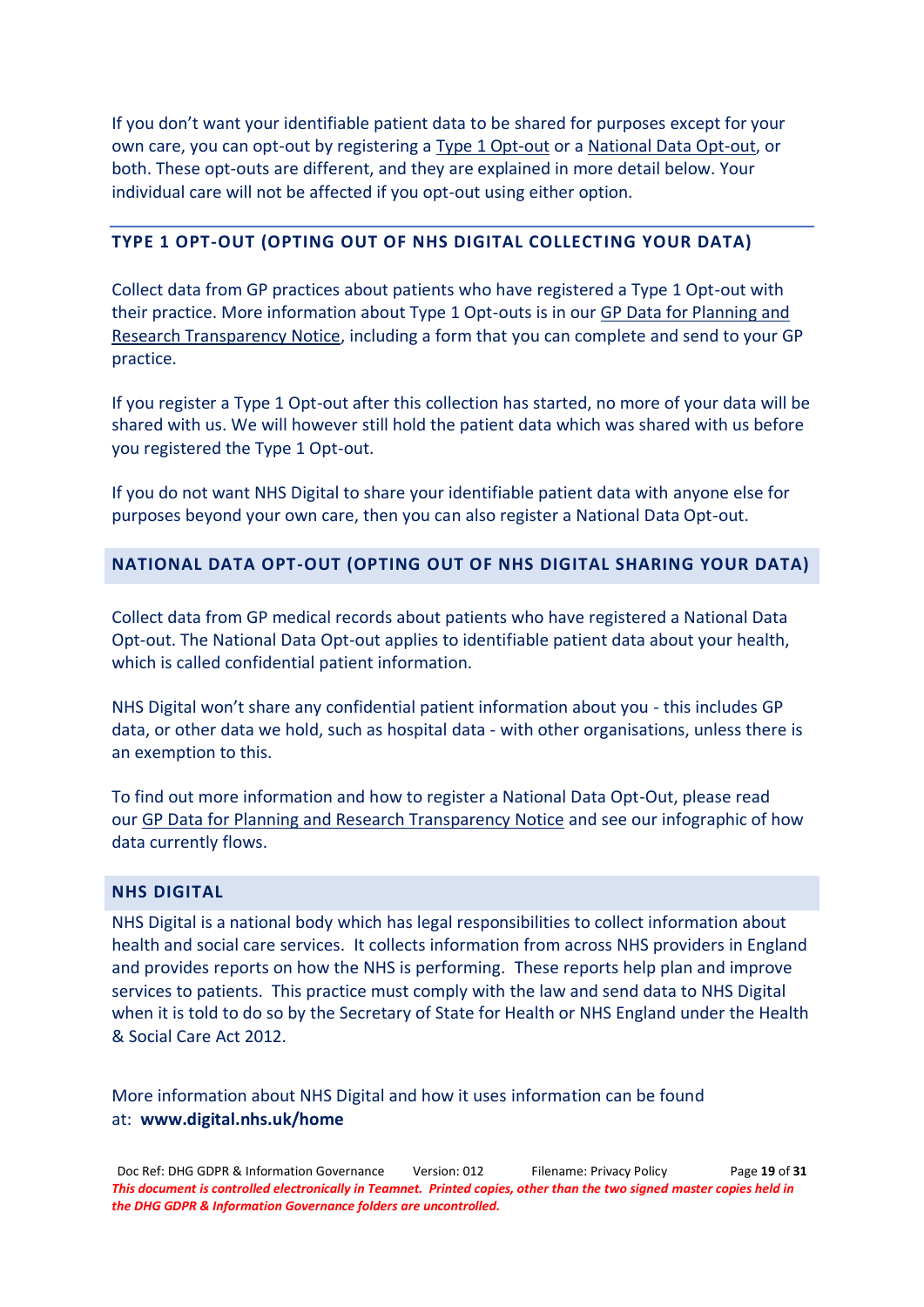## **HOW THE NHS USE YOUR INFORMATION-NATIONAL DATA OPT-OUT**

The Practice is one of many organisations working in the health and care system to improve care for patients and the public.

### [General Practice Data for Planning and Research \(GPDPR\) -](https://digital.nhs.uk/data-and-information/data-collections-and-data-sets/data-collections/general-practice-data-for-planning-and-research) NHS Digital

NHS Digital will collect data from GP medical records about patients who have registered a National Data Opt-out. The National Data Opt-out applies to identifiable patient data about your health, which is called confidential patient information.

NHS Digital won't share any confidential patient information about you - this includes GP data, or other data we hold, such as hospital data - with other organisations, unless there is an exemption to this.

To find out more information and how to register a National Data Opt-Out, please read our [GP Data for Planning and Research Transparency Notice.](https://digital.nhs.uk/data-and-information/data-collections-and-data-sets/data-collections/general-practice-data-for-planning-and-research/transparency-notice)

You can change your mind about your choice at any time.

Data being used or shared for purposes beyond individual care does not include your data being shared with insurance companies or used for marketing purposes and data would only be used in this way with your specific agreement.

Health and care organisations have until 2020 to put systems and processes in place so they can be compliant with the national data opt-out and apply your choice to any confidential patient information they use or share for purposes beyond your individual care. \*\*Practice is currently compliant with the national data opt-out policy.

## **HOW LONG WILL WE STORE YOUR INFORMATION?**

We are required under UK law to keep your information and data for the full retention periods as specified by the NHS Records management code of practice for health and social care and national archives requirements.

More information on records retention can be found online at **(https://digital.nhs.uk/article/1202/Records-Management-Code-of-Practice-for-Healthand-Social-Care-2016)**

#### **HOW DO WE LAWFULLY USE YOUR DATA?**

We need to know your personal, sensitive and confidential data in order to provide you with healthcare services as a General Practice, under the General Data Protection Regulation we will be lawfully using your information in accordance with:  $-$ 

Doc Ref: DHG GDPR & Information Governance Version: 012 Filename: Privacy Policy Page **20** of **31** *This document is controlled electronically in Teamnet. Printed copies, other than the two signed master copies held in the DHG GDPR & Information Governance folders are uncontrolled.*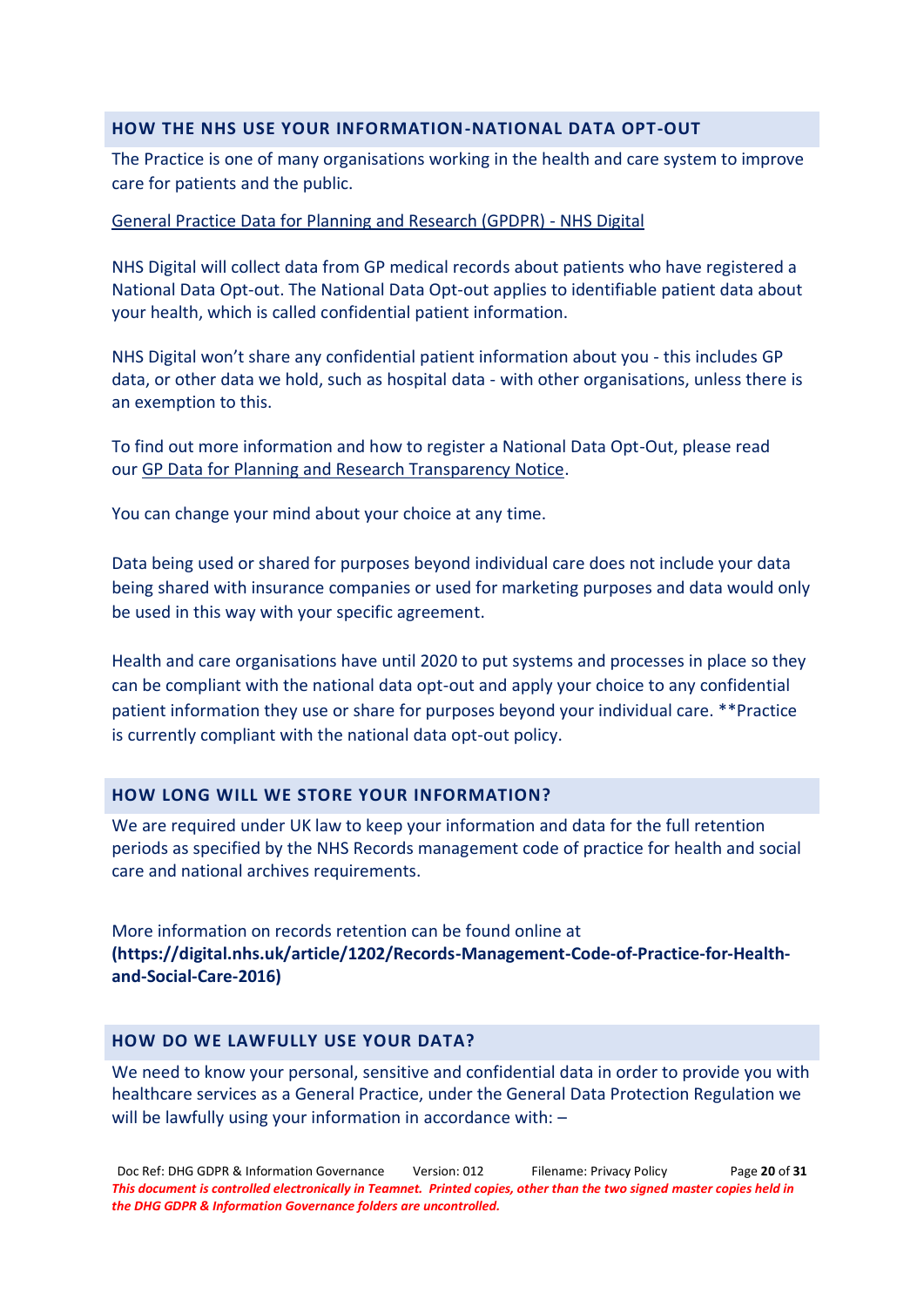**Article 6, e)** processing is necessary for the performance of a task carried out in the public interest or in the exercise of official authority vested in the controller;"

**Article 9, (h)** processing is necessary for the purposes of preventive or occupational medicine, for the assessment of the working capacity of the employee, medical diagnosis, the provision of health or social care or treatment or the management of health or social care systems

This Privacy Notice applies to the personal data of our patients and the data you have given us about your carers/family members.

## **YOUR SUMMARY CARE RECORD**

Your summary care record is an electronic record of your healthcare history (and other relevant personal information) held on a national healthcare records database provided and facilitated by NHS England. This record may be shared with other healthcare professionals and additions to this record may also be made by relevant healthcare professionals and organisations involved in your direct healthcare. You have the choice of what information you would like to share and with whom.

- Authorised healthcare staff can only view your SCR with your permission.
- The information shared will solely be used for the benefit of your care.
- Your options are outlined below.
- d) **Express consent for medication, allergies and adverse reactions only.** You wish to share information about medication, allergies and adverse reactions only.
- e) **Express consent for medication, allergies, adverse reactions and additional information.** You wish to share information about medication, allergies and adverse reactions and further medical information that includes: Your significant illnesses and health problems, operations and vaccinations you have had in the past, how you would like to be treated (such as where you would prefer to receive care), what support you might need and who should be contacted for more information about you.
- f) **Express dissent for Summary Care Record (opt out).** Select this option, if you **DO NOT** want any information shared with other healthcare professionals involved in your care.

Please note that it is not compulsory for you to complete a consent form. If you choose not to complete a consent form, a Summary Care Record containing information about your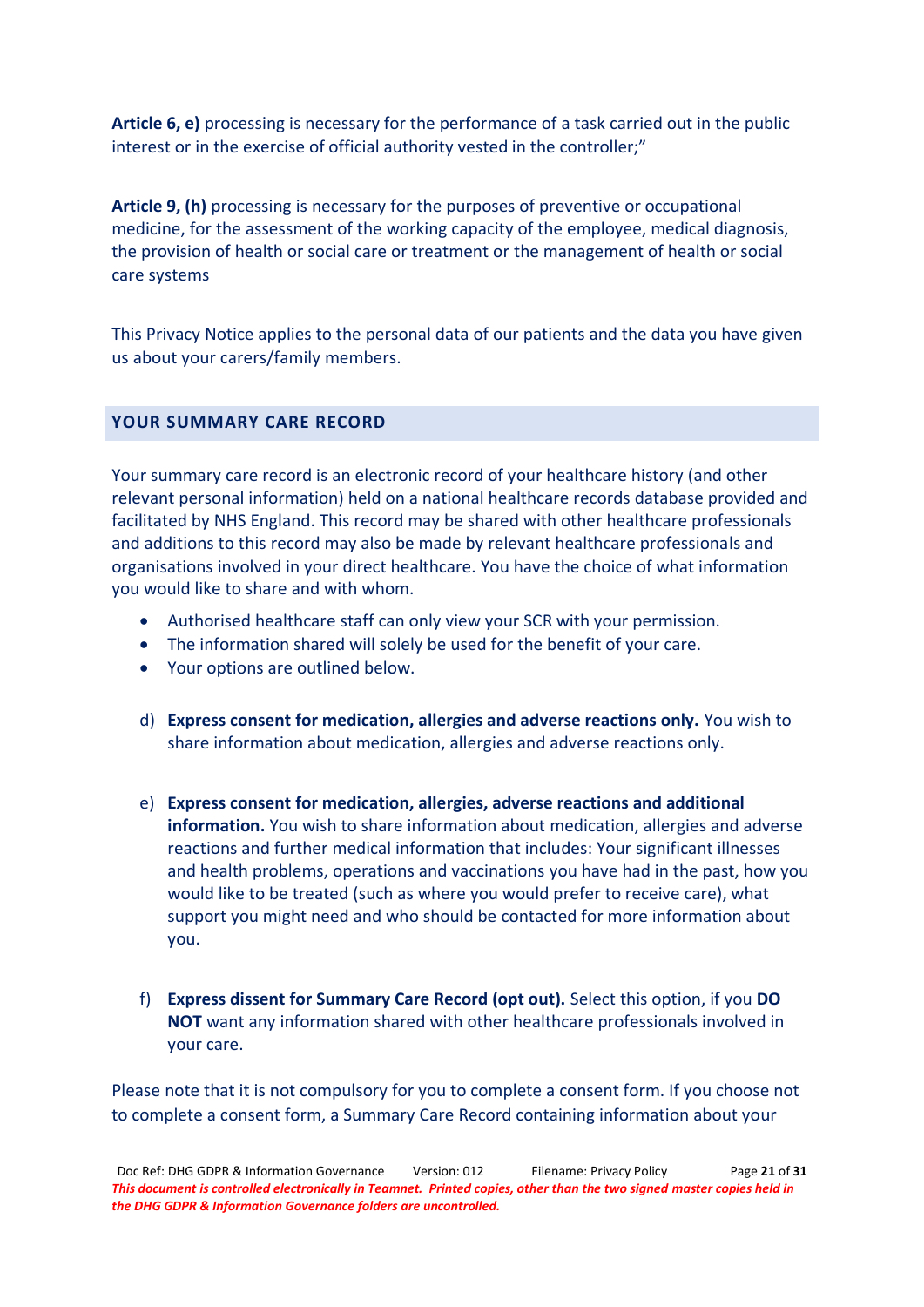medication, allergies and adverse reactions and additional further medical information will be created for you as described in point b) above.

You may have the right to demand that this record is not shared with anyone who is not involved in the provision of your direct healthcare. If you wish to enquire further as to your rights in respect of not sharing information on this record, then please contact our Data Protection Officer.

To find out more about the wider use of confidential personal information and to register your choice to opt out if you do not want your data to be used in this way, please visit: <https://nhs.uk/your-nhs-data-matters>

Please note: if you do choose to opt out, you can still consent to your data being used for specific purposes. However, if you are happy with this use of information you do not need to do anything. You may however change your choice at any time.

## **RISK STRATIFICATION**

Risk stratification data tools are increasingly being used in the NHS to help determine a person's risk of suffering a condition, preventing an unplanned or (re)admission and identifying a need for preventive intervention. Information about you is collected from several sources including NHS Trusts and from this GP Practice. A risk score is then arrived at through an analysis of your de-identified information is only provided back to your GP as data controller in an identifiable form. Risk stratification enables your GP to focus on preventing ill health and not just the treatment of sickness. If necessary, your GP may be able to offer you additional services. Please note that you have the right to opt out of your data being used in this way, however you should be aware that your decision may have a negative impact on the timely and proactive provision of your direct care.

## **NATIONAL SCREENING PROGRAMS**

The NHS provides national screening programs so that certain diseases can be detected at an early stage. These screening programs include bowel cancer, breast cancer, cervical cancer, aortic aneurysms and a diabetic eye screening service.

The law allows us to share your contact information with Public Health England so that you can be invited to the relevant screening program.

More information can be found at **[www.gov.uk/topic/population-screening-programmes](https://www.gov.uk/topic/population-screening-programmes)**.

## **MEDICINES MANAGEMENT**

The Practice may conduct Medicines Management reviews of medications prescribed to its patients. This service performs a review of prescribed medications to ensure patients receive the most appropriate, up to date and cost-effective treatments.

Doc Ref: DHG GDPR & Information Governance Version: 012 Filename: Privacy Policy Page **22** of **31** *This document is controlled electronically in Teamnet. Printed copies, other than the two signed master copies held in the DHG GDPR & Information Governance folders are uncontrolled.*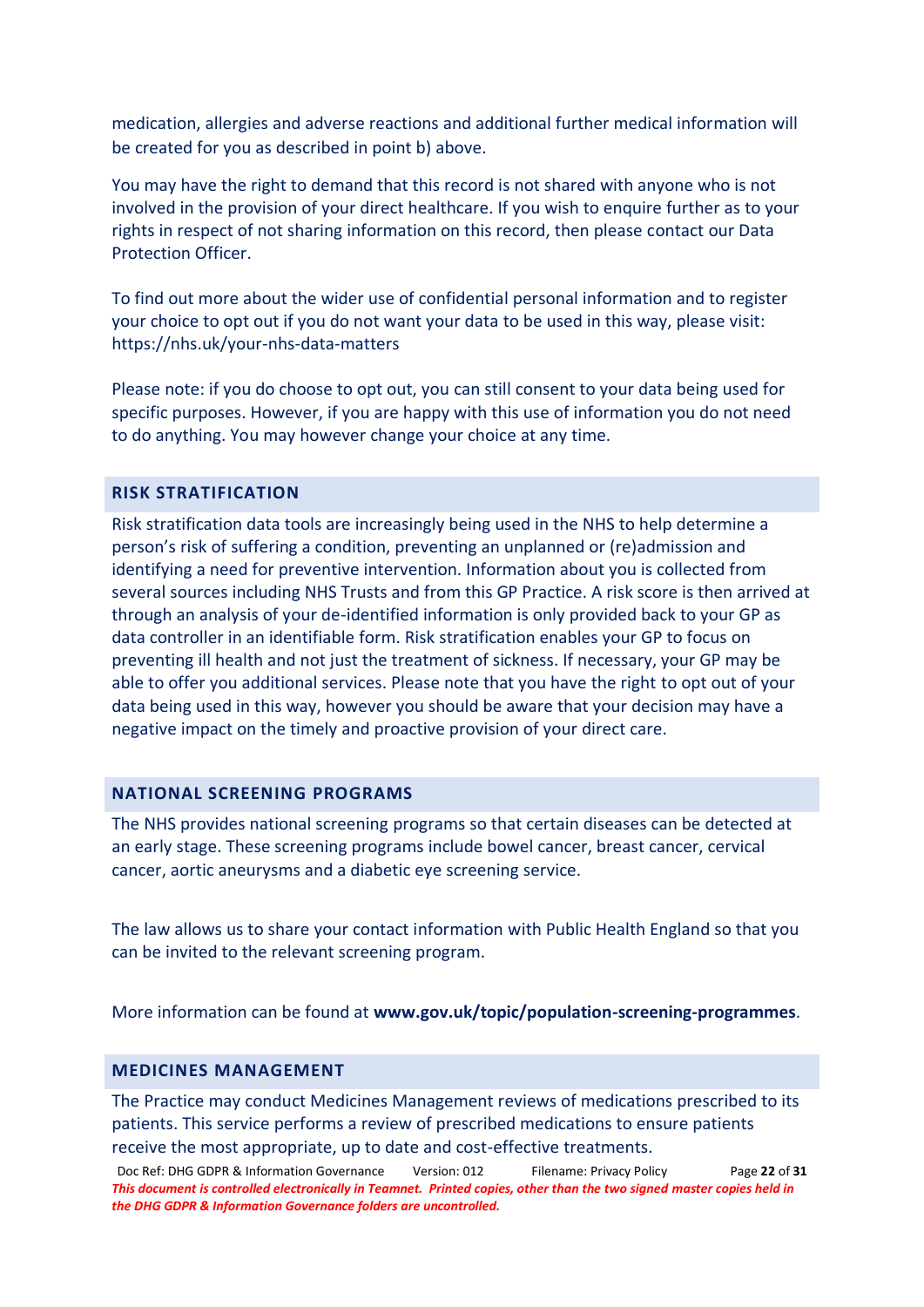## **HOW DO WE MAINTAIN THE CONFIDENTIALITY OF YOUR RECORDS?**

We are committed to protecting your privacy and will only use information collected lawfully in accordance with:

- Data Protection Act 2018
- The General Data Protection Regulations 2016
- Human Rights Act 1998
- Common Law Duty of Confidentiality
- Access to Medical Records Act 1990
- Health and Social Care Act 2012
- NHS Codes of Confidentiality, Information Security and Records Management
- Information: To Share or Not to Share Review

All our staff receive appropriate and regular training to ensure they are aware of their personal responsibilities and have legal and contractual obligations to uphold confidentiality, enforceable through disciplinary procedures. Our staff have access to personal information where it is appropriate to their role and is strictly on a need-to-know basis. Every member of staff who works for an NHS organisation has a legal obligation to keep information about you confidential.

We will only ever use or pass on information about you if others involved in your care have a genuine need for it. We will not disclose your information to any third party without your permission unless there are exceptional circumstances (i.e., life or death situations), where the law requires information to be passed on and / or in accordance with the information sharing principle following Dame Fiona Caldicott's information sharing review (Information to share or not to share) where "The duty to share information can be as important as the duty to protect patient confidentiality." This means that health and social care professionals should have the confidence to share information in the best interests of their patients within the framework set out by the Caldicott principles.

Our practice policy is to respect the privacy of our patients, their families and our staff and to maintain compliance with the General Data Protection Regulations (GDPR) and all UK specific Data Protection Requirements. Our policy is to ensure all personal data related to our patients will be protected.

All employees and sub-contractors engaged by our practice are asked to sign a confidentiality agreement. The practice will, if required, sign a separate confidentiality agreement if the client deems it necessary. If a sub-contractor acts as a data processor for the practice an appropriate contract (GDPR articles 24-28) will be established for the processing of your information.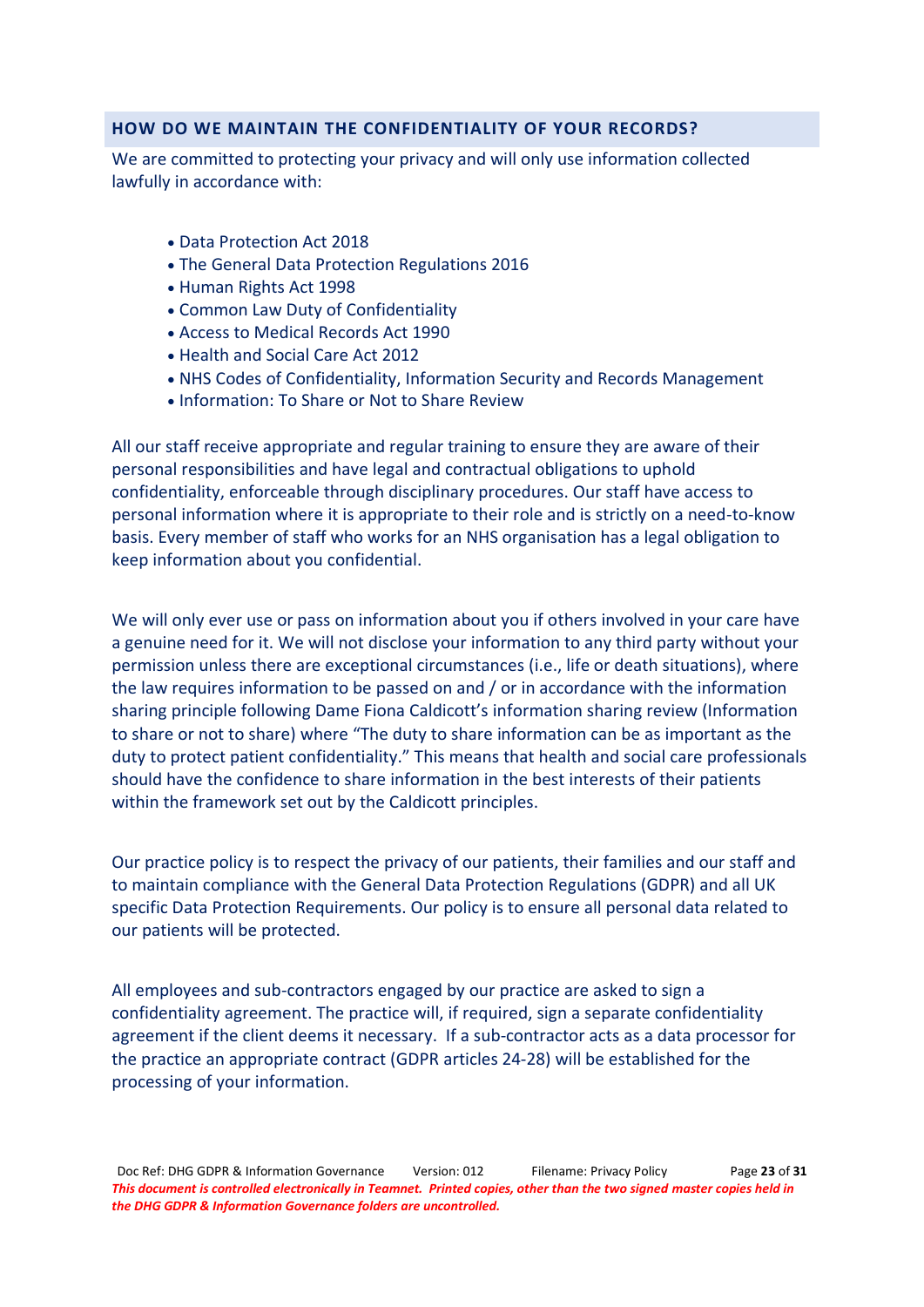In certain circumstances you may have the right to withdraw your consent to the processing of data. Please contact the Practice Manager in writing if you wish to withdraw your consent. In some circumstances we may need to store your data after your consent has been withdrawn to comply with a legislative requirement.

Some of this information will be held centrally and used for statistical purposes. Where we do this, we take strict measures to ensure that individual patients cannot be identified. Sometimes your information may be requested to be used for research purposes  $-$  the surgery will always gain your consent before releasing the information for this purpose in an identifiable format. In some circumstances you can Opt-out of the surgery sharing any of your information for research purposes.

We would however like to use your name, contact details and email address to inform you of services that may benefit you, with your consent only. There may be occasions were authorised research facilities would like you to take part on innovations, research, improving services or identifying trends.

At any stage where we would like to use your data for anything other than the specified purposes and where there is no lawful requirement for us to share or process your data, we will ensure that you have the ability to consent and opt out prior to any data processing taking place.

This information is not shared with third parties or used for any marketing and you can unsubscribe at any time via phone, email or by informing the Practice Manager.

## **UPDATING YOUR RECORDS**

Under your 'Right to rectification' you can ask us to amend your details at any time if they are incorrect. For example, if you change your address or if you need to update your mobile or email address with us. It's important that we have the most up to date contact details for you as we may need to contact you in the event of an emergency. If you do provide us with your mobile phone number, we may use this to send you reminders about any appointments or other health screening information being carried out. You can opt out of being contacted if you wish to, but we may need to contact you due to public interest for example for COVID reasons. This is usually a government requirement, and we must comply by law so we will have a legal obligation to comply with this, GDPR Article 6 (c).

## **THIRD PARTIES**

Sometimes we record information about third parties mentioned by you to us during any consultation. We are under an obligation to make sure we also protect that third party's rights as an individual and to ensure that references to them which may breach their rights

Doc Ref: DHG GDPR & Information Governance Version: 012 Filename: Privacy Policy Page **24** of **31** *This document is controlled electronically in Teamnet. Printed copies, other than the two signed master copies held in the DHG GDPR & Information Governance folders are uncontrolled.*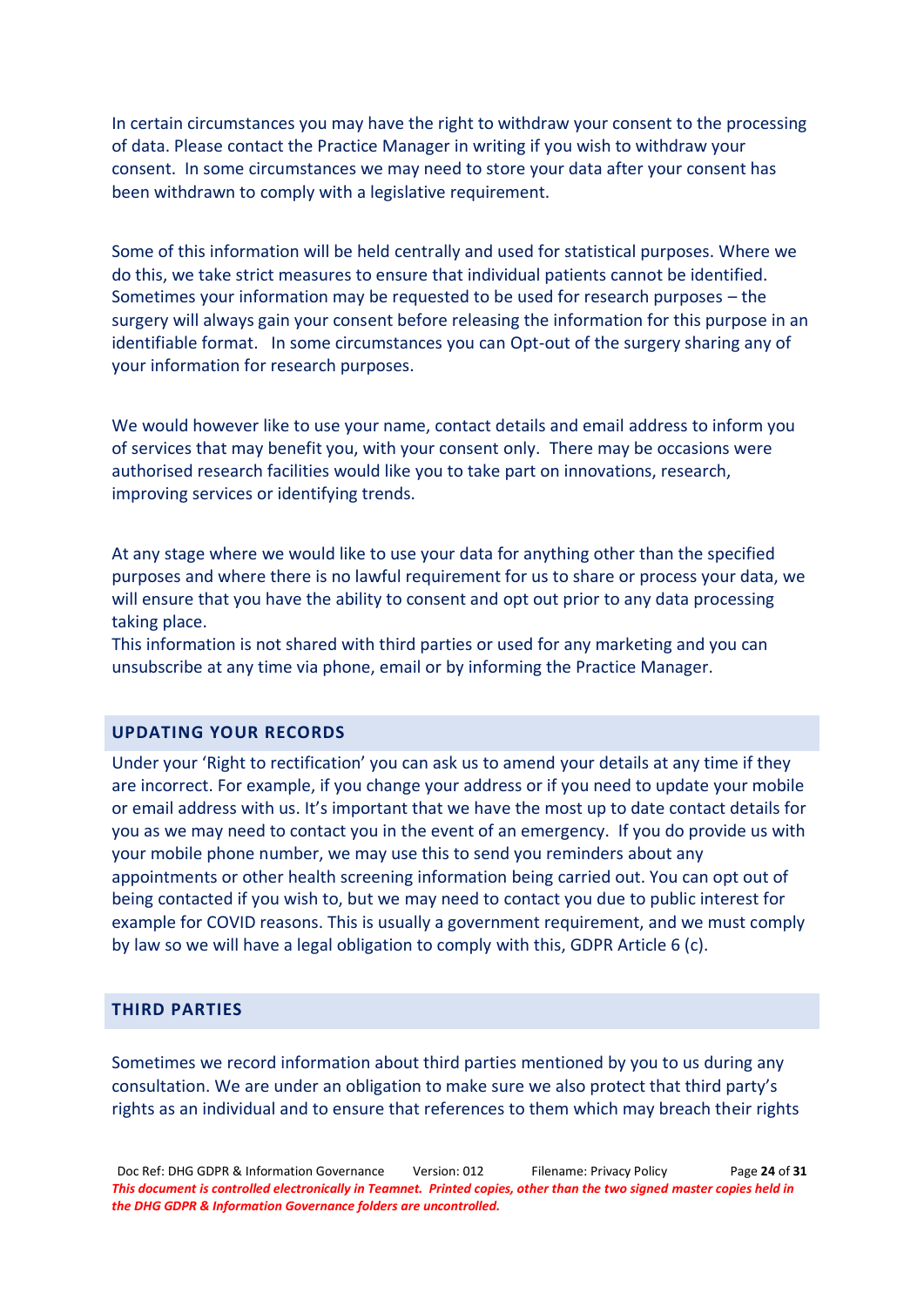to confidentiality, are removed before we send any information to any other party including yourself. Third parties can include: spouses, partners, and other family members.

## **WHO ARE OUR PARTNER ORGANISATIONS?**

We may also have to share your information, subject to strict agreements on how it will be used, with the following organisations.

- x NHS Trusts / Foundation Trusts
- Out of Hours / Extended Hours services 111
- GP<sub>s</sub>
- NHS Commissioning Support Units
- Independent Contractors such as dentists, opticians, pharmacists
- **Private Sector Providers**
- x Voluntary Sector Providers
- x Ambulance Trusts
- **Clinical Commissioning Groups**
- Social Care Services
- x NHS England (NHSE) and NHS Digital (NHSD)
- x Local Authorities
- **Education Services**
- Fire and Rescue Services
- x Police & Judicial Services
- x Voluntary Sector Providers
- x Private Sector Providers

Other 'data processors' You will be informed who your data will be shared with and in some cases asked for consent for this happen when this is required.

We may also use external companies to process personal information, such as for archiving purposes. These companies are bound by contractual agreements to ensure information is kept confidential and secure.

## **SOCIAL PRESCRIBERS**

Social prescribing is when health professionals refer patients to support in the community, in order to improve their health and wellbeing. The concept has gained support in the NHS organisations of the United Kingdom as well as in Ireland and the Netherlands and forms part of the NHS Long Term Plan, also known as the NHS 10-Year Plan.

The practice uses the following Social Prescribers who will have access to your data for these specified purposes and will ask for your consent before any information is shared between your GP and the social prescriber there will also be a Data Sharing Agreement between the practice and the Social Prescriber so that we all keep your information safe.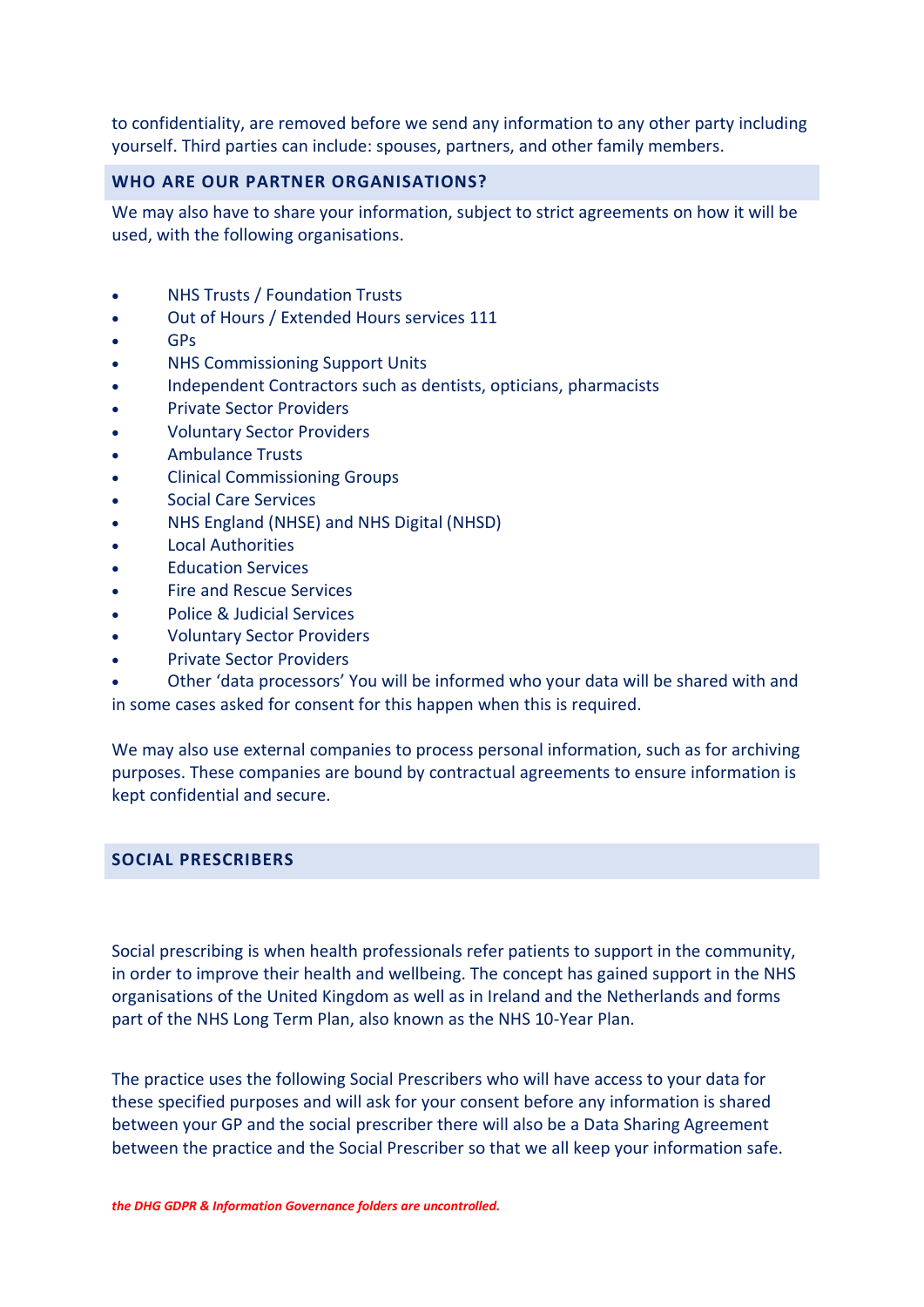## **At Downend Health Group we use Sirona. A link to their website and for further information as to how they use your data can be found above**



**Our Social Prescribers use a system called Elemental when they receive a patient referral which has been approved by NHS.** 

**Elemental** Software offers a **social prescribing** platform that helps scale and measure the impact of **social prescribing** projects. The partnership will see **EMIS** -Health deliver the **Elemental's Social Prescription** Connector to GP practices. The hope is that connecting primary care to **social prescribing** data will free up GP appointments while also helping patients make positive lifestyle changes. See here for their Privacy Notice [Privacy Policy -](https://elementalsoftware.co/privacy-policy/) [Elemental Software](https://elementalsoftware.co/privacy-policy/)

## **WHAT IS POPULATION HEALTH MANAGEMENT?**

This work is aimed at improving the health of an entire population.

It is about improving the physical and mental health outcomes and wellbeing of people and making sure that access to services is fair and equal. It helps to reduce the occurrence of ill-health and looks at all the wider factors that affect health and care.

Doc Ref: DHG GDPR & Information Governance Version: 012 Filename: Privacy Policy Page **26** of **31** *This document is controlled electronically in Teamnet. Printed copies, other than the two signed master copies held in the DHG GDPR & Information Governance folders are uncontrolled.*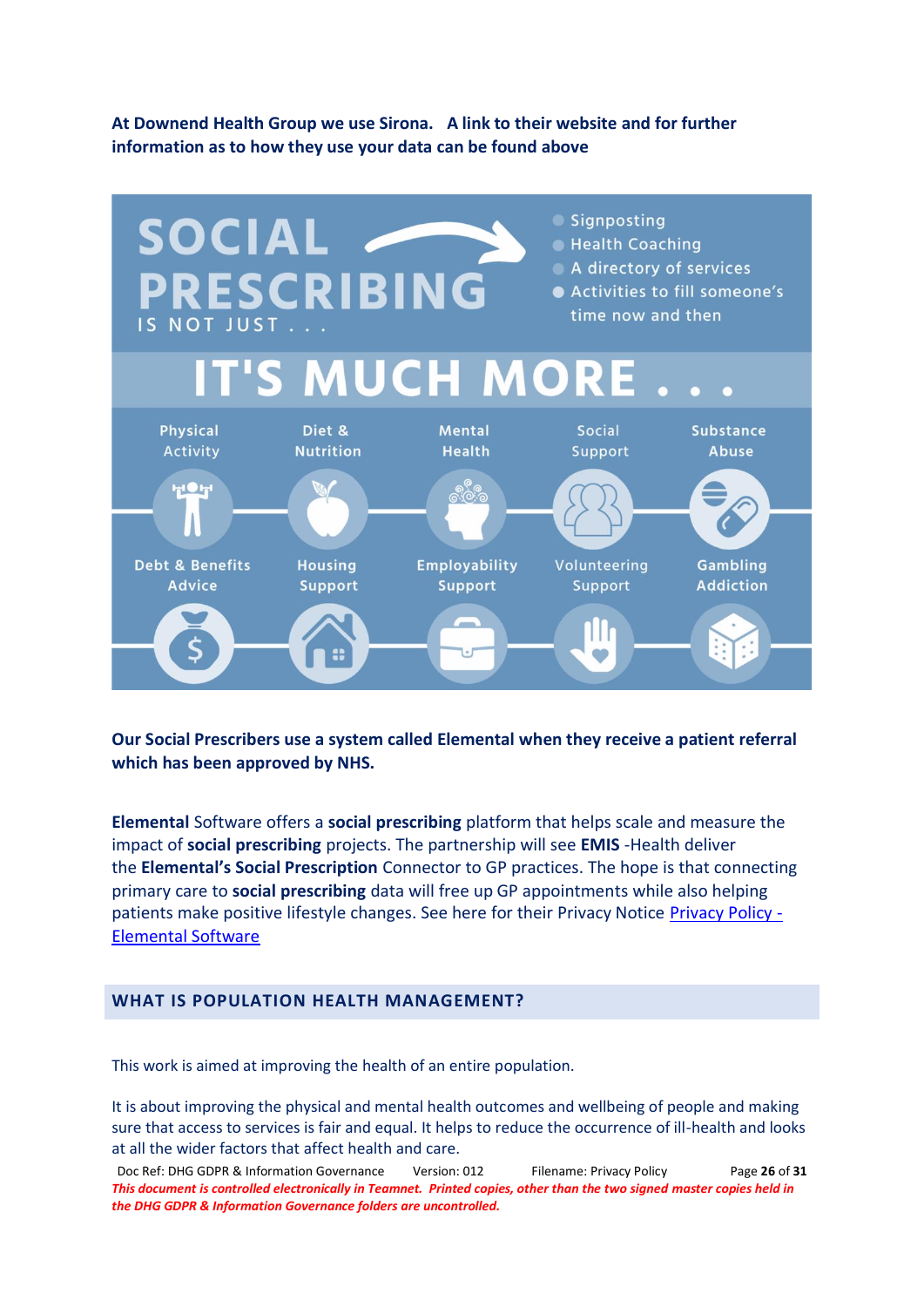The project requires health care organisations to work together with communities and partner agencies. The organisations will share information with each other in order to get a view of health and services for the population in a particular area.

In your area, a population health management programme has been introduced. The programme will combine information from GP practices, community service providers, hospitals and other health and care providers.

How Will my Personal Data be Used?

The information will include information about your health care.

The information will be combined and anything that can identify you (like your name or NHS Number) will be removed and replaced with a code.

This means that the people working with the data will only see the code and cannot see which patient the information relates to.

If we see that an individual might benefit from some additional care or support, we will send the information back to your GP or hospital provider and they will use the code to identify you and offer you services.

The information will be used for a number of healthcare related activities such as;

improving the quality and standards of care provided research into the development of new treatments preventing illness and diseases monitoring safety planning services

Who Will My Personal Data Be Shared With?

Your GP and hospital providers will send the information they hold on their systems to the South Central and West Commissioning Support Unit, who are part of NHS England.

They will link all the information together in order to review and make decisions about the whole population or particular patients that might need support. During this process any identifiable data will be removed berore it is shared with Optum Healthcare.

Both the Commissioning Support Unit and Optum are required to protect your information and maintain confidentiality in the same way that your doctor or hospital provider is.

Is Using My Information in This Way Lawful?

Health Care Providers are permitted by data protection law to use information where it is 'necessary for medical purposes'. This includes caring for you directly as well as management of health services more generally.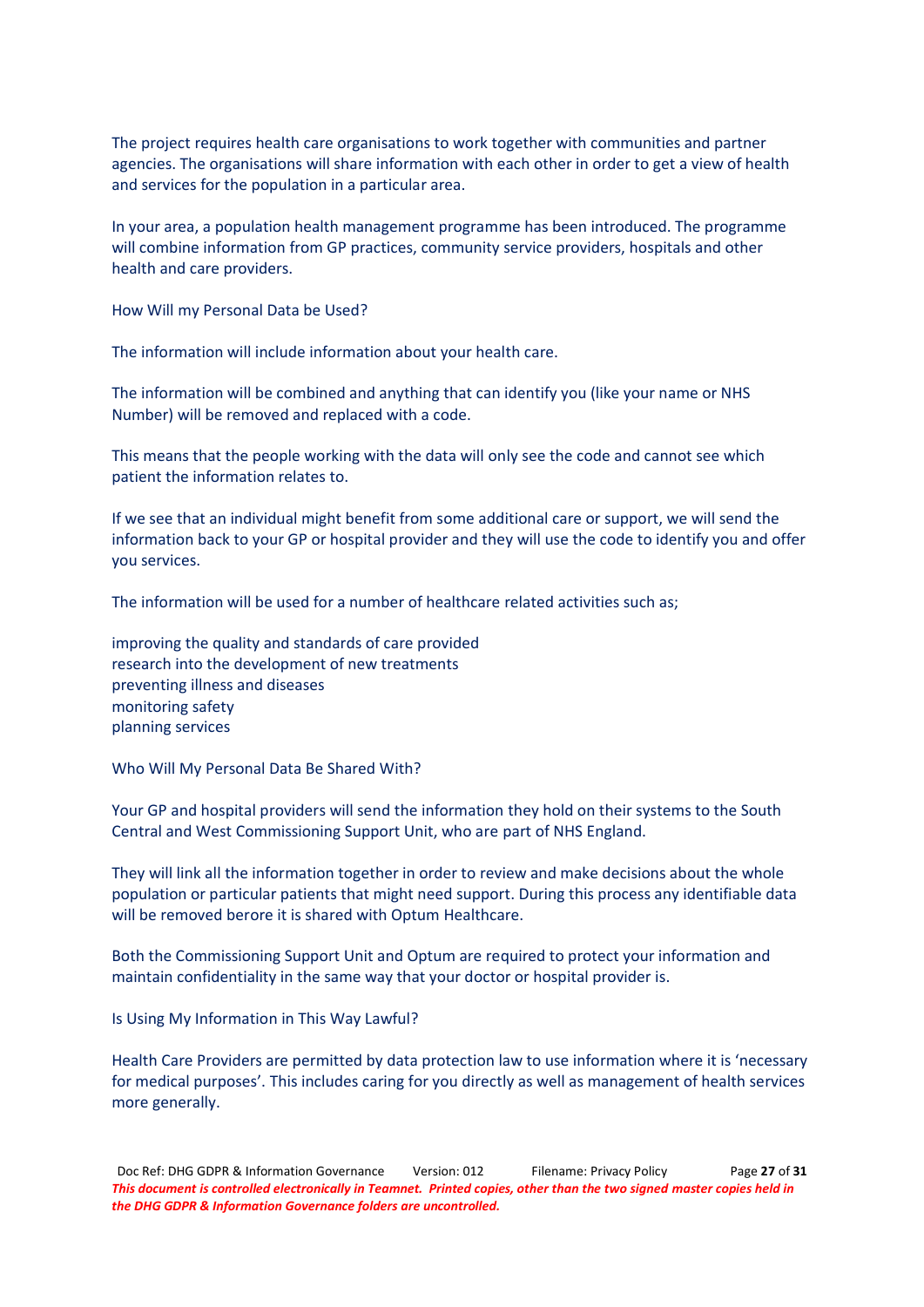Some of the work that happens at a national level with your information is required by other parts of the law. For more information, speak to our Data Protection Officer.

Sharing and using your information in this way helps to provide better health and care for you, your family and future generations. Confidential patient information about your health and care is **only used** like this where allowed by law and in the majority of cases, anonymised data is used so that you cannot be identified.

What will Happen to My Information When the Project is Finished?

Once the 20-week programme has completed the information will be securely destroyed. Can I Object?

You have a right to object to information being used in this way.

You also have a number of other information rights. See our main privacy policy for more information.

To find out more or to register your choice to opt out, please visit [www.nhs.uk/your-nhs-data](http://www.nhs.uk/your-nhs-data-matters)[matters](http://www.nhs.uk/your-nhs-data-matters).

## **WE ALSO COLLECT PERSONAL INFORMATION ABOUT YOU WHEN IT IS SENT TO US FROM THE FOLLOWING:**

A. hospital, a consultant or any other medical or healthcare professional, or any other person involved with your general healthcare.

- B. Avon & Somerset Police Firearms department
- C. Court Orders
- D. Immigration matters
- E. Solicitors
- F. Fire Brigade
- G. Social Services
- H. Education

### **CORONOVIRUS PANDEMIC-DATA PROTECTION**

The ICO recognises the unprecedented challenges the NHS and other health professionals are facing during the Coronavirus (COVID-19) pandemic.

The ICO also recognise that 'Public bodies may require additional collection and sharing of personal data to protect against serious threats to public health.'

The Government have also acted in respect of this and on 20<sup>th</sup> March 2020 the Secretary of State for Health and Social Care issued a Notice under Regulation 3(4) of The Health Service (Control of Patient Information) Regulations 2002 requiring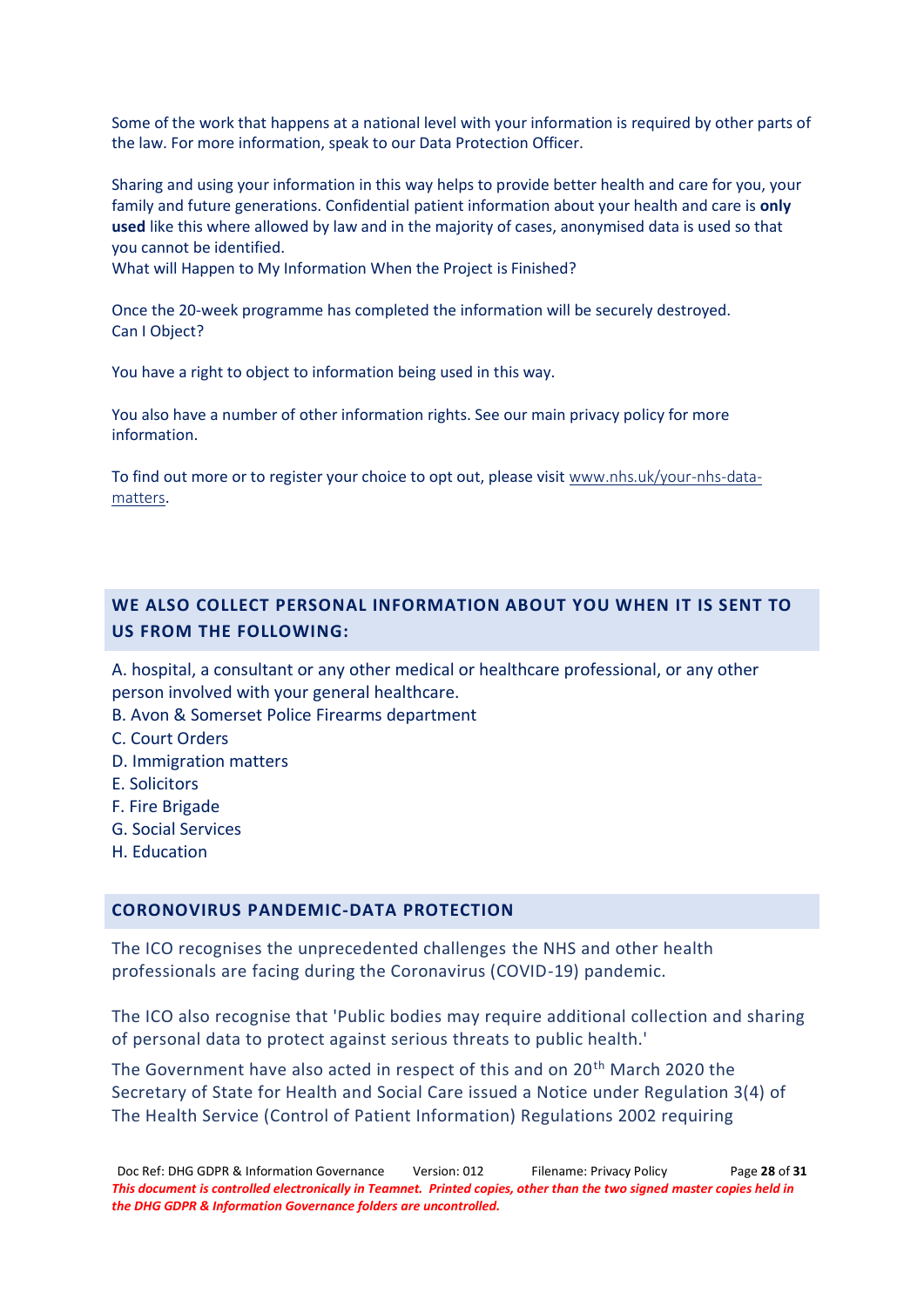organisations such as GP Practices to use your information to help GP Practices and other healthcare organisations to respond to and deal with the COVID-19 pandemic.

In order to look after your healthcare needs during this difficult time, we may urgently need to share your personal information, including medical records, with clinical and non-clinical staff who belong to organisations that are permitted to use your information and need to use it to help deal with the Covid-19 pandemic. This could (amongst other measures) consist of either treating you or a member of your family and enable us and other healthcare organisations to monitor the disease, assess risk and manage the spread of the disease.

Please be assured that we will only share information and health data that is **necessary** to meet yours and public healthcare needs.

The Secretary of State for Health and Social Care has also stated that these measures are temporary and will expire on **30th September 2021** unless a further extension is required. Any further extension will be will be provided in writing and we will communicate the same to you.

Please also note that the data protection and electronic communication laws do not stop us from sending public health messages to you, either by phone, text or email as these messages are not direct marketing.

It may also be necessary, where the latest technology allows us to do so, to use your information and health data to facilitate digital consultations and diagnoses and we will always do this with your security in mind.

If you are concerned about how your information is being used, please contact our DPO using the contact details provided in this Privacy Notice.

### **INFORMATION COMMISSIONER**

#### **Objections / Complaints**

Should you have any concerns about how your information is managed at the GP practice, please contact the Practice Manager.

If you are still unhappy following a review by the GP practice, you have a right to lodge a complaint with a supervisory authority: You have a right to complain to the UK supervisory Authority as below.

Wycliffe house Water Lane Wilmslow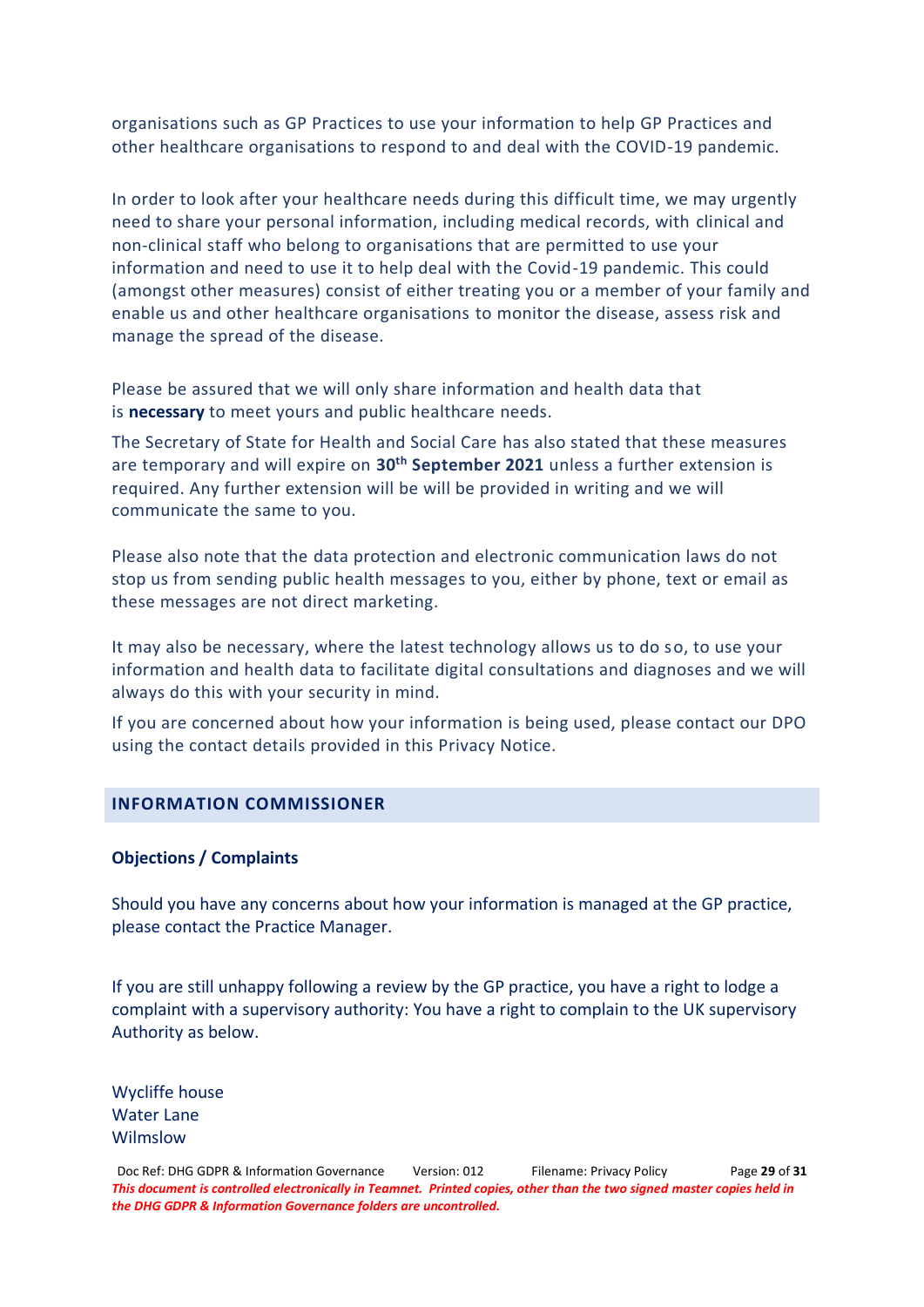Cheshire SK9 5AF Tel: 01625 545745

#### **[www.informationcommissioner.gov.uk](http://www.informationcommissioner.gov.uk/)**

If you are happy for your data to be extracted and used for the purposes described in this privacy notice, then you do not need to do anything. If you have any concerns about how your data is shared, then please contact the Practice Manager

If you would like to know more about your rights in respect of the personal data we hold about you, please contact the Data Protection Officer [kelly@almc.co.uk](mailto:kelly@almc.co.uk)

## **OUR PRACTICE WEBSITE**

The only website this Privacy Notice applies to is the Surgery's website. If you use a link to any other website from the Surgery's website, then you will need to read their respective privacy notice. We take no responsibility (legal or otherwise) for the content of other websites.

## *IF ENGLISH ISN'T YOUR FIRST LANGUAGE*

If English is not your first language you can request a translation of this Privacy Notice. Please contact our Data Protection Officer.

### **COOKIES**

The Surgery's website uses cookies. For more information on which cookies, we use and how we use them, please contact our Data Protection Officer.

#### **SECURITY**

We take the security of your information very seriously and we do everything we can to ensure that your information is always protected and secure. We regularly update our processes and systems, and we also ensure that our staff are properly trained. We also carry out assessments and audits of the information that we hold about you and make sure that if we provide any other services, we carry out proper assessments and security reviews.